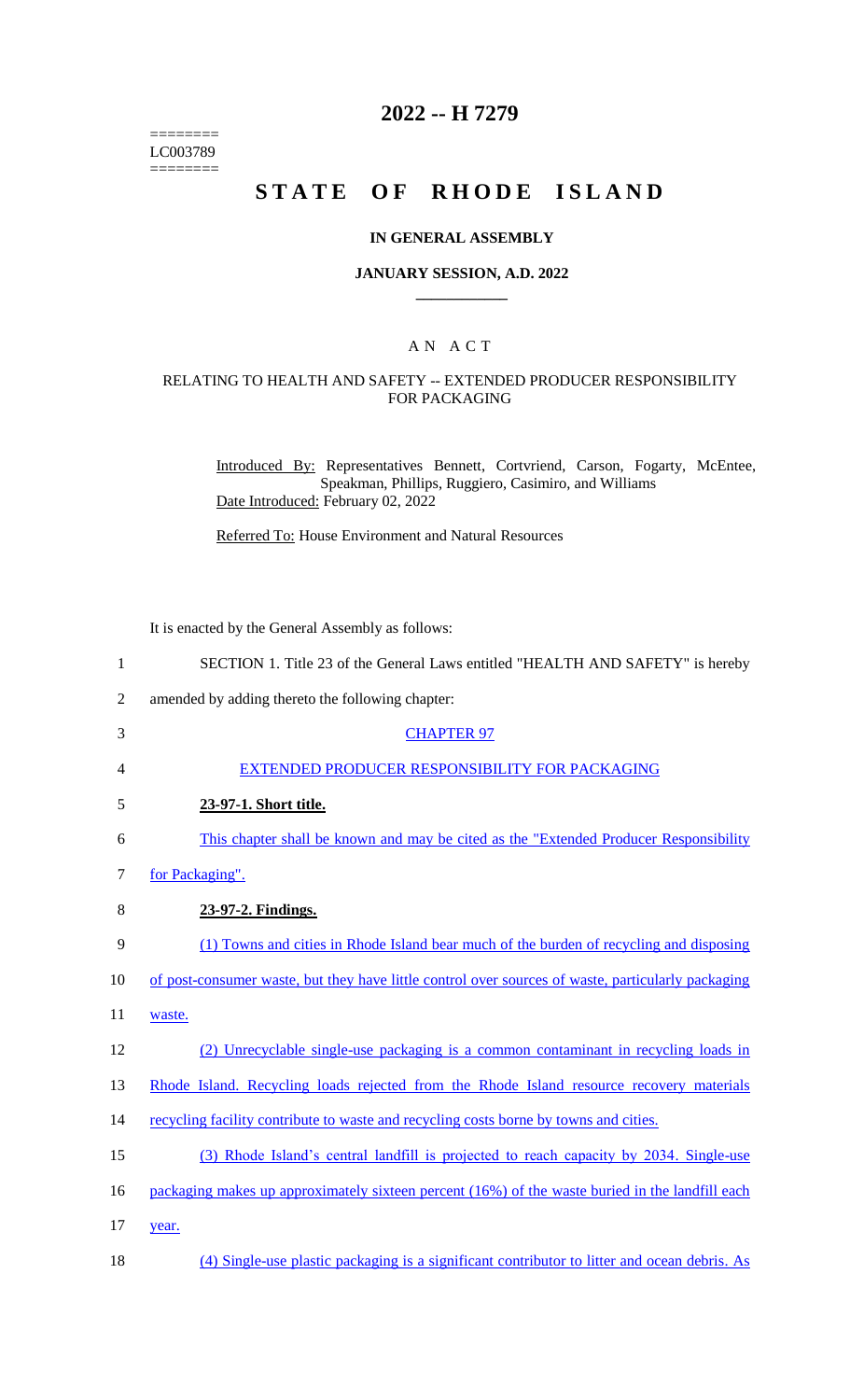of 2021, more than sixteen million (16,000,000) tons of plastic waste washes into the ocean each

year.

- (5) Single-use packaging has significant environmental impacts on a local and global scale,
- including polluting our waters, contributing to climate-damaging emissions, and creating litter.
- (6) It is in the best interests of the health, safety, and welfare of residents and visitors to
- Rhode Island to protect our environment and natural resources by reducing non-reusable, non-
- recyclable, and toxic packaging and to achieve a more equitable relationship between packaging
- producers and local governments and communities.
- **23-97-3. Definitions.**

#### 10 As used in this chapter:

- 11 (1) "Brand" means a name, symbol, word, or mark that identifies a product, rather than its components, and attributes the product to the owner of the brand.
- (2) "Break-even point" means the minimum number of times a reusable product must be

14 reused to achieve the same overall environmental impact as the non-reusable (disposable) product

- it replaces, based on a life cycle assessment of the product's impacts from extraction through
- 16 production and through disposal or end of life management.
- (3) "Compost" means a stable humus-like material produced by the controlled biological
- decomposition of organic matter through active management, but shall not mean sewage, septage,
- or materials derived from sewage or septage.
- (4) "Compostable" means the controlled aerobic biological decomposition of organic 21 matter through active management to produce compost. Packaging is only considered compostable

22 if the material is certified to meet this definition by a third-party certifier and is accepted and

processed into compost by eighty percent (80%) of commercial compost facilities within the state.

(5) "Contaminant" means a material set out for recycling collection that is not properly

prepared and on the list of materials accepted for recycling collection by a recycling collection

- 26 program; or a material shipped to a recycling end market that is not accepted or desired by that end market.
- (6) "Contamination" means the presence of one or more contaminants in a recycling 29 collection or commodity stream in an amount or concentration that negatively impacts the value of
- 30 the material or negatively impacts a processor's ability to sort that material.
- (7) "Department" means the Rhode Island department of environmental management.
- (8) "Effective date" means the date which this act is passed into law.
- (9) "European article number" or "EAN" means a thirteen (13) digit barcode used for
- product identification purposes, also referred to as an international article number.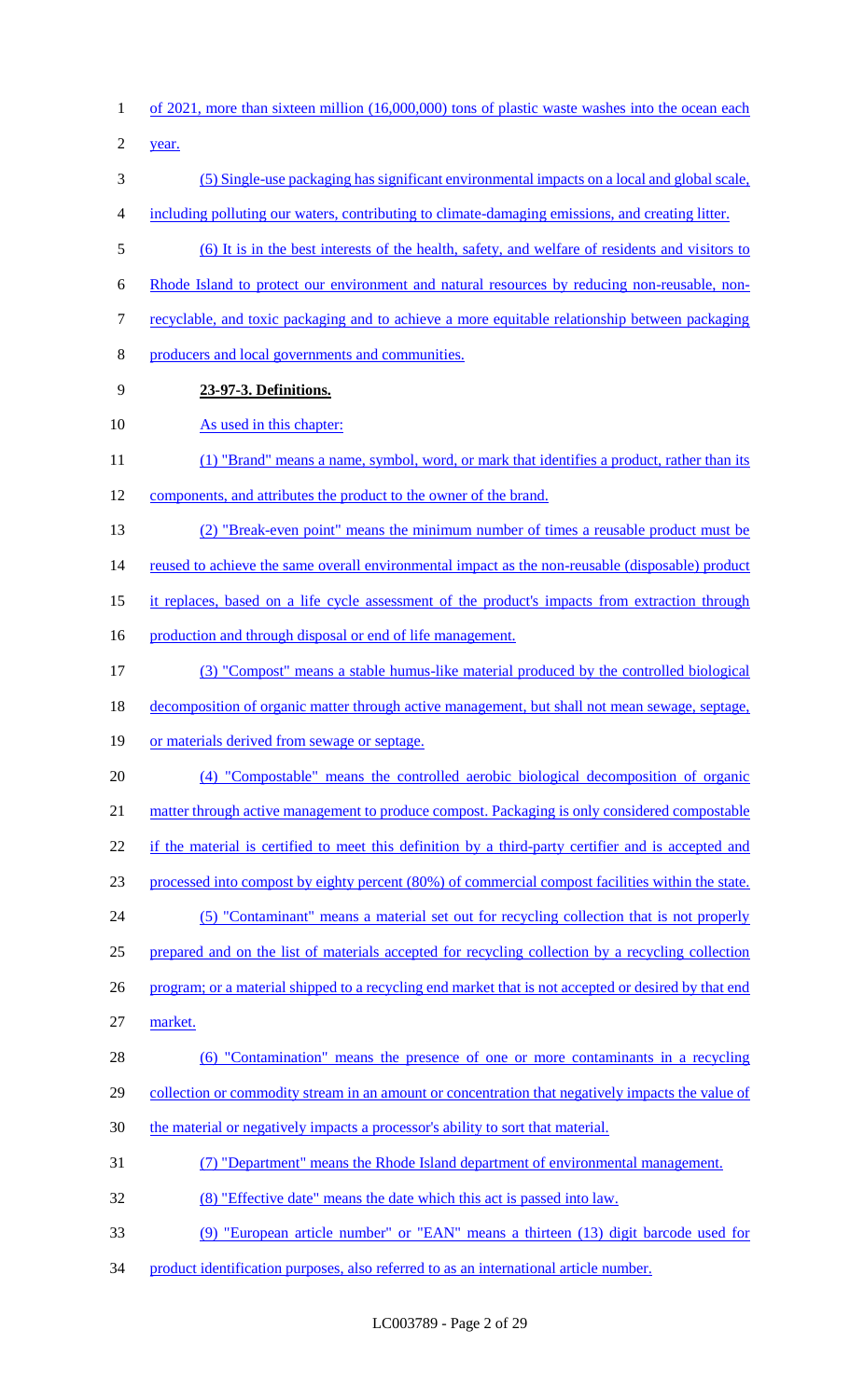| $\mathbf{1}$     | (10) "Franchisee" means a person that is granted a license by a franchisor to use the                      |
|------------------|------------------------------------------------------------------------------------------------------------|
| $\overline{2}$   | franchisor's trade name, service mark, or related characteristic and to share in the franchisor's          |
| 3                | proprietary knowledge or processes pursuant to an oral or written arrangement for a definite or            |
| $\overline{4}$   | indefinite period.                                                                                         |
| 5                | (11) "Franchisor" means a person that grants to a franchisee a license to use the person's                 |
| 6                | trade name, service mark, or related characteristic and to share in the person's proprietary               |
| $\boldsymbol{7}$ | knowledge or processes pursuant to an oral or written arrangement for a definite or indefinite             |
| 8                | period.                                                                                                    |
| $\mathbf{9}$     | (12) "Low-volume producer" means a producer that sold, offered for sale, or distributed                    |
| 10               | for sale in or into the state during the prior calendar year products contained, protected, delivered,     |
| 11               | presented, or distributed in or using more than one, but less than fifteen (15) tons of packaging          |
| 12               | material in total.                                                                                         |
| 13               | (13) "Material recovery facility" or "facility" or "MRF" means a facility that receives,                   |
| 14               | processes, and sells or otherwise distributes post-consumer materials for recycling.                       |
| 15               | (14) "Municipality" means a city, town, or regional association acting on behalf of a city                 |
| 16               | or town.                                                                                                   |
| 17               | (15) "Native American tribe" means a body of Native Americans of the same or similar                       |
| 18               | race united in a community under one leadership or government and inhabiting a particular                  |
| 19               | territory.                                                                                                 |
| 20               | (16) "Non-reusable packaging" means packaging that does not meet the definition of                         |
| 21               | reusable.                                                                                                  |
| 22               | (17) "Packaging material" means any part of a package or container, including material                     |
| 23               | that is used for the containment, protection, handling, delivery, transport, distribution, and             |
| 24               | presentation of a product that is sold, offered for sale, imported, or distributed in the state, including |
| 25               | through Internet transactions. Bags and secondary or transport packaging are included within this          |
| 26               | definition.                                                                                                |
| 27               | The term "packaging material" does not include:                                                            |
| 28               | (i) A discrete type of material, or category of material that includes multiple discrete types             |
| 29               | of material, intended to be used for long-term storage or protection of a durable product that can be      |
| 30               | expected to be usable for that purpose for a period of at least five (5) years;                            |
| 31               | (ii) A discrete type of material, or category of material that includes multiple discrete types            |
| 32               | of material, that is a beverage container; or                                                              |
| 33               | (iii) Packaging that is reusable.                                                                          |
| 34               | (18) "Packaging responsibility fund" or "fund" means a privately held account established                  |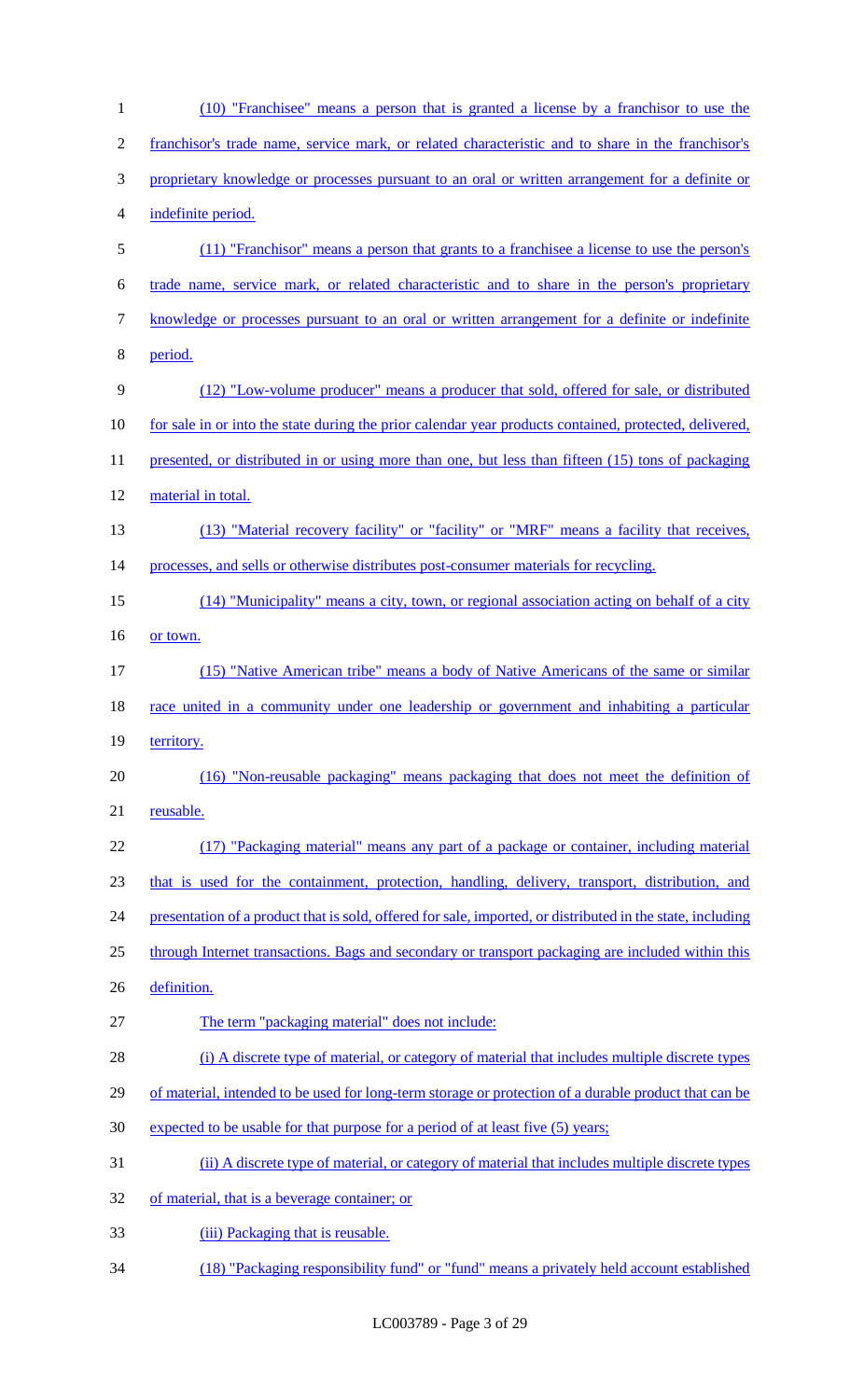1 and managed by the producer responsibility organization pursuant to § 23-97-12. (19) "Person of color" means a person who is of Native American, Alaskan Native, Asian, Black, Latinx, or Pacific Islander heritage. (20) "Political subdivision" means any municipal corporation, governmental subdivision 5 of the state, local government unit, special district, or local or regional board, commission, or authority authorized by law to plan or provide for waste management services for a specific geographical area. (21) "Post-consumer recycled material" means new material produced using material resulting from the recovery, separation, collection, and reprocessing of material that would 10 otherwise be disposed of or processed as waste and that was originally sold for consumption. "Post-consumer recycled material" does not include post-industrial material or pre- consumer material, or material generated by means of combustion, incineration, pyrolysis, 13 gasification, solvolysis, chemical recycling, or any high-heat or chemical conversion process. 14 (22) "Producer" means: (i) An entity that manufactures or uses in a commercial enterprise, sells, offers for sale, or 16 distributes the packaging material in the state under the brand of the manufacturer; or (ii) An entity that is not the manufacturer of the packaging material but is the owner or 18 licensee of a trademark under which the covered product is used in commercial enterprise, sold, 19 offered for sale, or distributed in the state, whether or not the trademark is registered; or (iii) An entity that imports the packaging material into the United States or the state for use in a commercial enterprise, sale, offer for sale, or distribution in the state. (iv) "Producer" includes a franchisor of a franchise located in the state but does not include the franchisee operating that franchise. (v) "Producer" includes a low-volume producer. (vi) "Producer" does not include any entity exempted from the program under § 23-97-5. (23) "Producer responsibility organization" or "PRO" means the not-for-profit entity contracted by the department and authorized to collect and distribute producer fees. (24) "Producer responsibility program" or "program" means the program implemented 29 pursuant to § 23-97-4 by the producer responsibility organization to assess and collect fees from producers based on the amount, by weight, of non-reusable packaging sold, offered for sale, or distributed for sale in or into the state by each producer to pay for investments in product redesign, refillable and reusable systems, fess to municipalities and political subdivisions, for certain recycling and waste management programs, and investments in reuse and recycling education and infrastructure.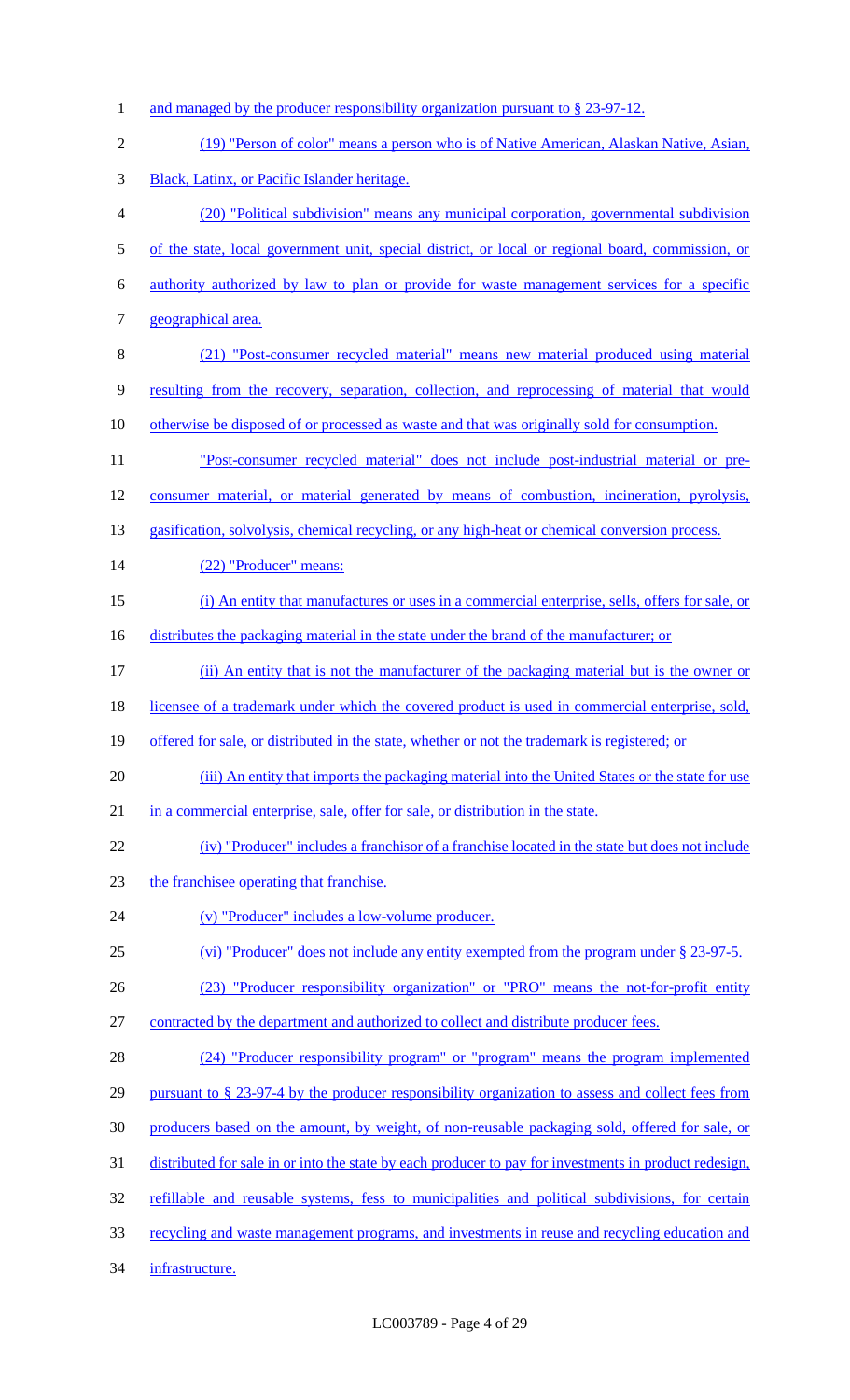- (25) "Readily-recyclable" means, that the department has determined that the packaging material: (i) Can be sorted by entities that process recyclable material generated in the state; and, (ii) Has a consistent market for purchase, as based on data from the prior two (2) calendar years. "Consistent market for purchase" means, with respect to a type of packaging material, that entities processing recyclable material are willing to purchase full bales of that type of fully sorted packaging material in quantities equal to or in excess of the supply of that fully sorted packaging material. "Readily-recyclable" does not include packaging material categories or types that facilities accept in low qualities or sort out of material during additional processing steps; if facilities cannot 11 aggregate or sell a full bale of a specific packaging material category or type due to a lack of market or inability to feasibly separate those materials during additional processing steps, that packaging type is not readily-recyclable. Packaging material categories or types shall not be considered 14 readily-recyclable, generally recyclable, compostable, or reusable if they contain a toxic substance as defined in this section. 16 (26) "Recycling" means the series of activities by which a covered product is: 17 (i) Collected, sorted, and processed; 18 (ii) Converted into a raw material with minimal loss of material quality; and 19 (iii) Used in the production of a new product to replace the use of virgin materials, including the original product. "Recycling" does not include energy recovery or energy generation by means of combustion, incineration, pyrolysis, gasification, solvolysis, waste to fuel or any high-heat or chemical conversion process; or landfill disposal of discarded covered products or discarded product component materials. (27) "Returnable" means that packaging that can be conveniently returned after use to a 26 reuse or return system. For the purposes of this definition, a reuse or return system must have an average annual return rate of no less than eighty percent (80%) for each covered product. 28 (28) "Reusable," with respect to a covered product, means that a product is: (i) Designed to be used repeatedly and is returnable for a number of use cycles that exceeds the environmental break-even point with non-reusable products, as specified in § 23-97-18; 31 (ii) Free of toxic substances, as specified in § 23-97-20; 32 (iii) Safe for washing and sanitizing according to applicable state food safety laws; and (iv) Capable of being recycled at the end of use, with the exception of ceramic products.
- (29) "State" means the State of Rhode Island.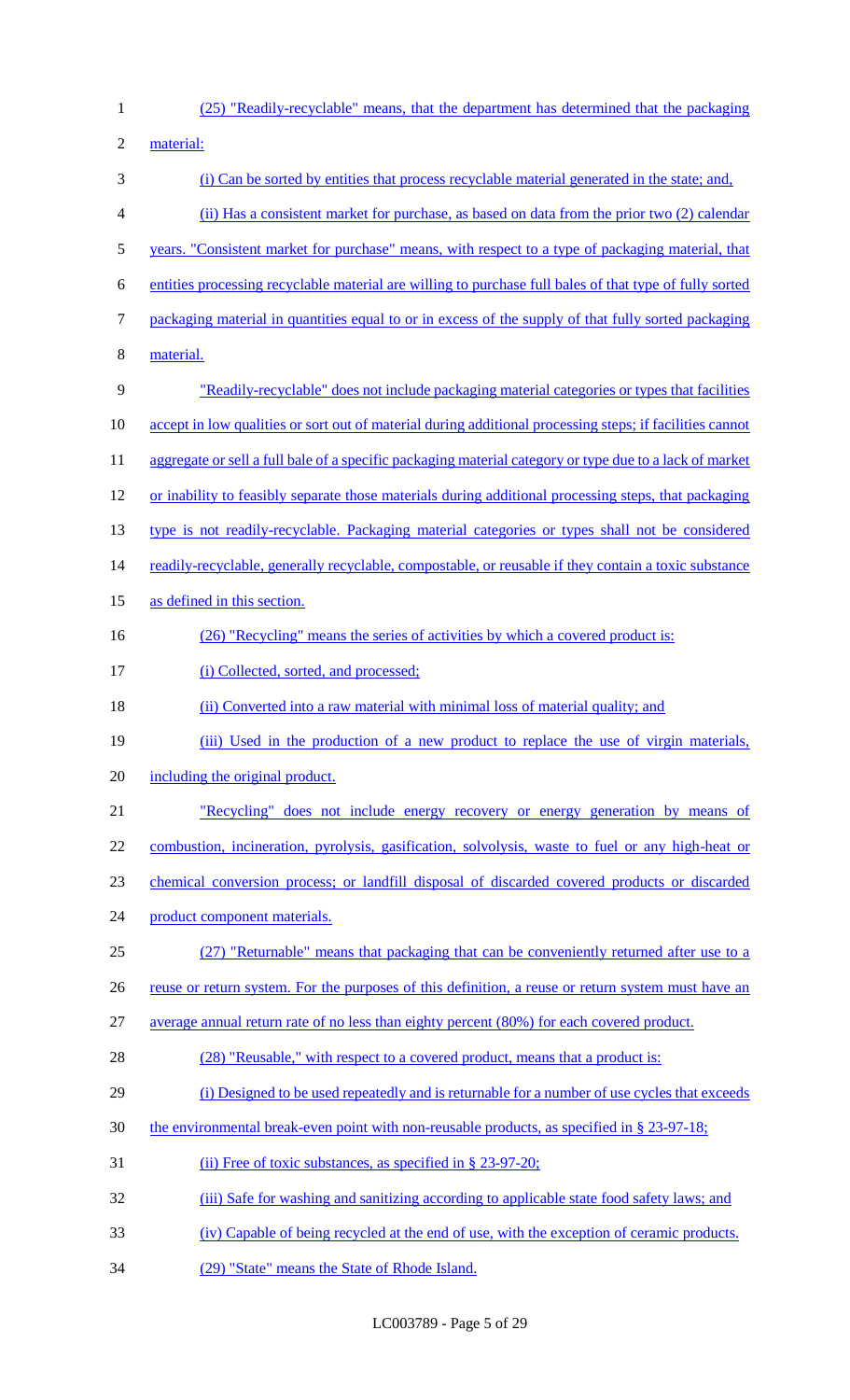- (30) "Toxic substance" means a chemical substance or class of related chemical substances
- 2 identified in § 23-97-20, or a chemical substance or class or related chemical substances designated
- by the department on the basis of credible scientific evidence that it may have one or more of the
- following hazard characteristics:
- (i) Carcinogenic, mutagenic, or developmental or reproductive toxicant;
- (ii) Disrupt the endocrine system;
- (iii) Damage the nervous system, immune system, or organs or cause other systemic
- toxicity;
- (iv) Persistent, bioaccumulative, and toxic;
- 10 (v) Highly persistent and highly mobile;
- 11 (vi) Persistent, mobile, and toxic; or,
- (vii) Persistent and very bioaccumulative.
- (31) "Unit" in reference to packaging means each discrete component of a package or

14 container, including material that is used for the containment, protection, handling, delivery,

- transport, distribution, and presentation of a product that is sold, offered for sale, imported, or
- 16 distributed in the state, including through Internet transactions.
- (32) "Universal product code" or "UPC" means a standard for encoding a set of lines and
- spaces that can be scanned and interpreted into numbers for product identification purposes.
- "Universal product code" includes any industry-accepted barcode used for product identification
- 20 purposes in a manner similar to a UPC, including, but not limited to, an EAN.
- 

#### **23-97-4. Producer responsibility program.**

(a) It is hereby established a producer responsibility program by which producers of

packaging material, participating in a producer responsibility organization, are required to make

- 24 changes to their product design to reduce packaging consumption and waste, and are required to
- pay fees based on the amount, by weight and type of packaging material sold, offered for sale, or
- 26 distributed for sale in or into the state.
- (b) The producer responsibility organization shall assess and collect fees from producers,
- 28 and create and manage the packaging responsibility fund to be used for eligible projects that reduce
- 29 packaging waste by investing in reuse and refill systems, recycling infrastructure, and reuse, refill,
- and recycling education in the state.
- (c) The department shall conduct a foundational needs assessment within the state to
- 32 determine the barriers and opportunities to reduce packaging waste and increase waste reduction,
- reuse, refilling and recycling.
- **23-97-5. Producer responsibility and exemptions of small producers.**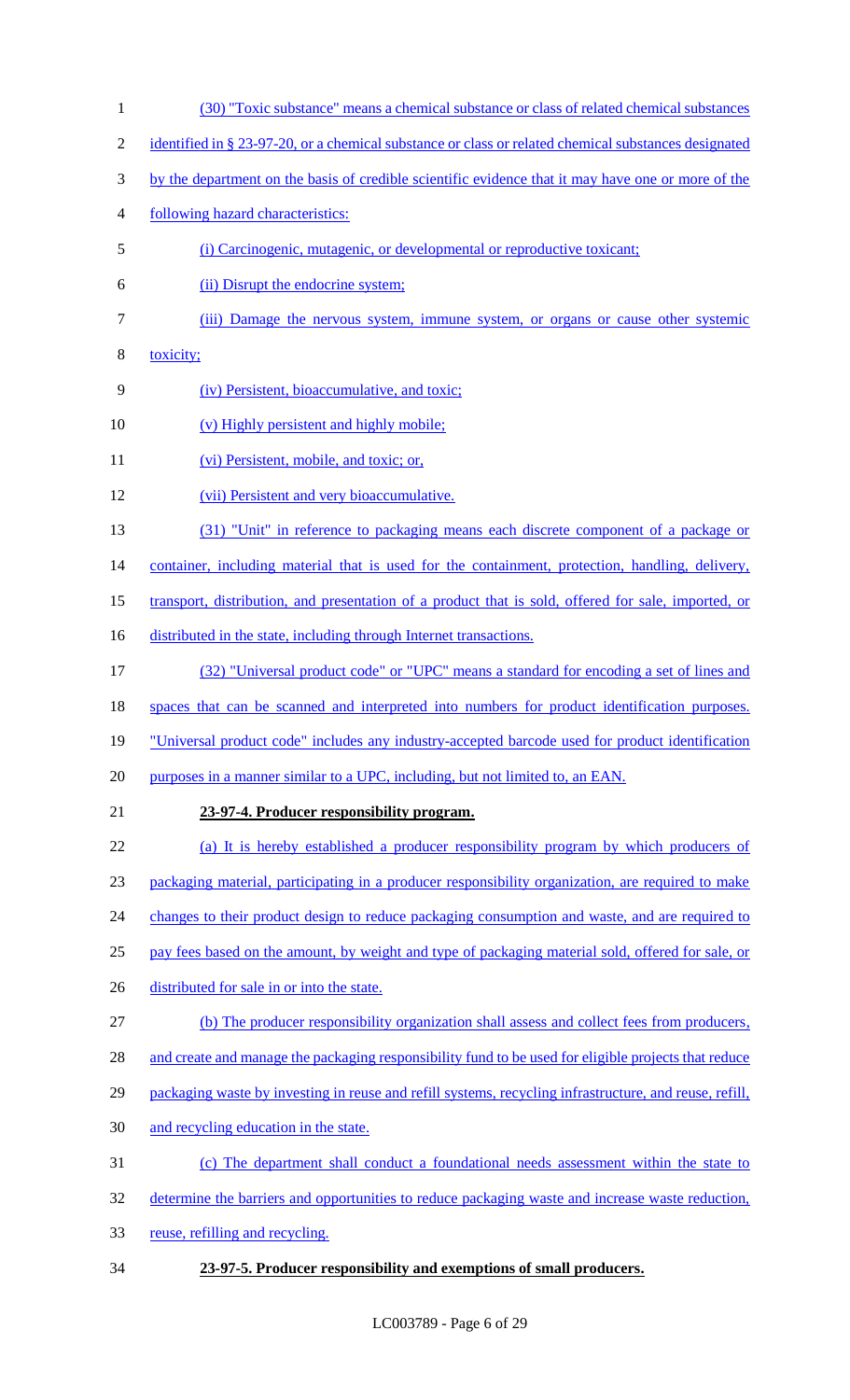| $\mathbf{1}$   | (a) Within two (2) calendar years of the effective date, a producer may not sell, offer for             |
|----------------|---------------------------------------------------------------------------------------------------------|
| $\mathfrak{2}$ | sale, or distribute for sale in or into the state a product contained, protected, delivered, presented, |
| 3              | or distributed in or using packaging material for which the producer has not complied with all          |
| $\overline{4}$ | applicable requirements of this chapter.                                                                |
| 5              | (b) Notwithstanding a producer's failure to comply with all applicable requirements of this             |
| 6              | section for a type or types of packaging material used to contain, protect, deliver, present or         |
| 7              | distribute a product, the department may authorize the sale or distribution for sale in or into the     |
| $8\,$          | state of another product or products of the producer that are contained, protected, delivered,          |
| $\mathbf{9}$   | presented or distributed in or using a different type or types of packaging material for which that     |
| 10             | producer has complied with all applicable requirements of this section.                                 |
| 11             | (c) In accordance with the rules and regulations adopted by the department, a producer                  |
| 12             | shall annually report to the producer responsibility organization:                                      |
| 13             | (1) The total amount of packaging material, by weight, sold, offered for sale, or distributed           |
| 14             | for sale in or into the state by the producer in the prior calendar year;                               |
| 15             | (2) The total amount of packaging material, by unit, sold, offered for sale, or distributed             |
| 16             | for sale in or into the state by the producer in the prior calendar year, pursuant to the requirements  |
| 17             | of § 23-97-17;                                                                                          |
| 18             | (3) The percentage of all packaging material the producer sold, offered for sale, or                    |
| 19             | distributed for sale into the state through Internet transactions; and                                  |
| 20             | (4) All information necessary for the producer responsibility organization to meet its                  |
| 21             | obligations pursuant to $\S$ 23-97-8.                                                                   |
| 22             | (d) In accordance with the rules and regulations adopted by the department pursuant to $\S$             |
| 23             | 23-97-26, a producer shall annually report to the department information necessary for the              |
| 24             | department to make a determination of the producer's compliance with:                                   |
| 25             | (1) The non-reusable packaging reduction requirements of $\S$ 23-97-17;                                 |
| 26             | (2) The reuse and refill system requirements of § 23-97-18;                                             |
| 27             | (3) The recycling or post-consumer recycled material requirements of $\S 23-97-19$ ;                    |
| 28             | (4) The toxic substances in packaging requirements of $\S$ 23-97-20; and                                |
| 29             | (5) The labeling requirements of $\S$ 23-97-25.                                                         |
| 30             | (e) Each producer shall pay fees, as set by the department pursuant to $\S 23-97-10$ , to the           |
| 31             | producer responsibility organization to meet the obligations of this chapter and the costs set out in   |
| 32             | the needs assessment.                                                                                   |
| 33             | (f) Notwithstanding any provision of this section to the contrary, a producer is exempt from            |
| 34             | the requirements and prohibitions of this chapter in any calendar year in which:                        |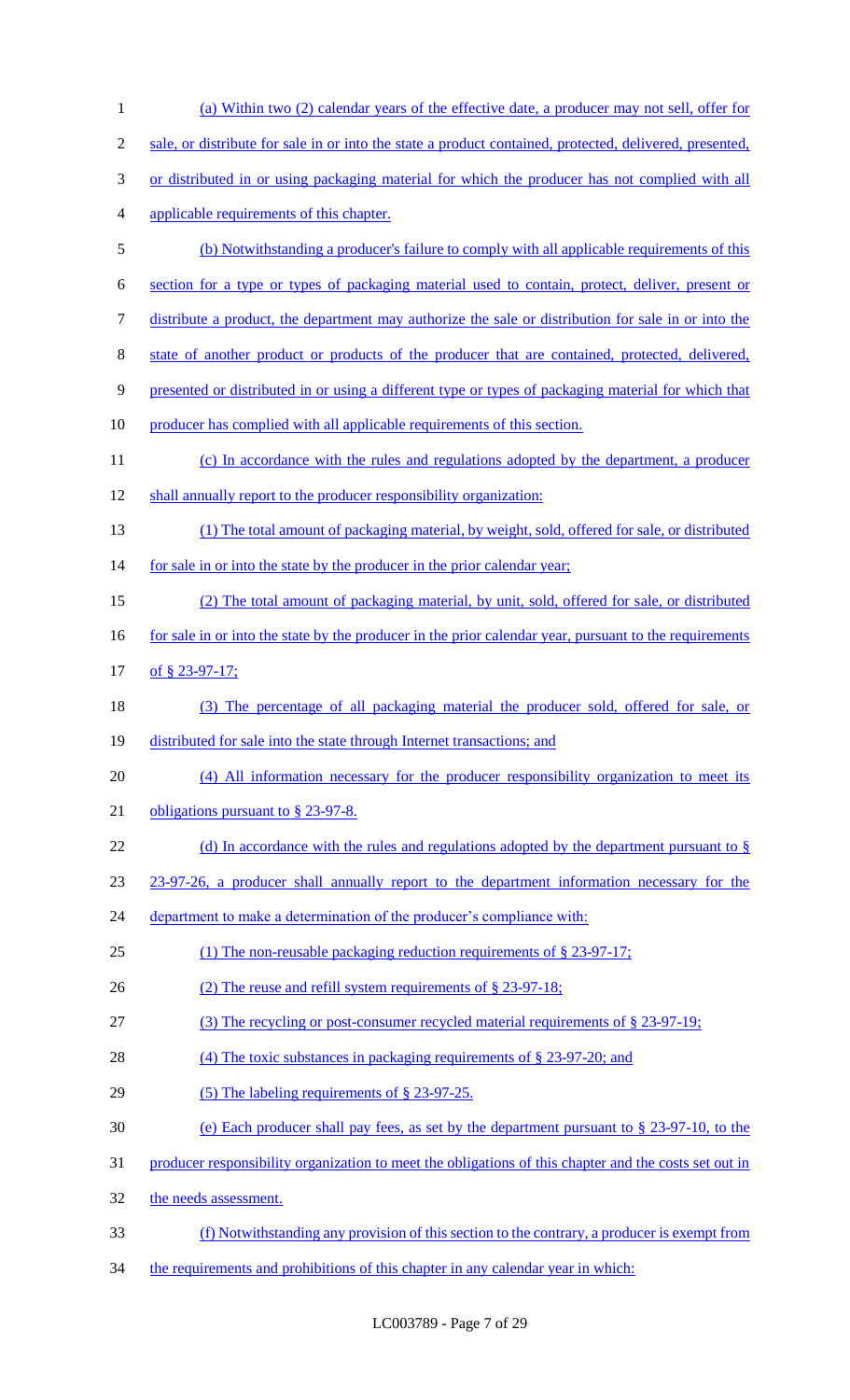(1) The producer realized less than two million dollars (\$2,000,000) in total gross revenue 2 during the prior calendar year; or (2) The producer sold, offered for sale, or distributed for sale in or into the state during the prior calendar year products contained, protected, delivered, presented, or distributed in or using less than one ton of packaging material in total. (g) A producer claiming an exemption under this section shall provide to the department sufficient information to demonstrate that the claimant meets the requirements for an exemption under this section within thirty (30) days of receiving a request from the department to provide such information. **23-97-6. Selection of the producer responsibility organization.** (a) Consistent with the requirements of this section, the department shall select and enter into a contract with one producer responsibility organization to operate a producer responsibility 13 program. The effective date of this contract shall be deemed the selection date of the producer 14 responsibility organization for purposes of this chapter including, but not limited to, §§ 23-97-17 15 and 23-97-19. (b) Consistent with applicable competitive bidding requirements under state purchasing 17 laws and following the initial adoption of the rules and regulations by the department pursuant to § 23-97-26 and chapter 35 of title 42 ("administrative procedures") to implement this section, the department shall issue a request for proposals for the operation of a producer responsibility 20 program. The proposals must be required to cover a ten (10) year operation of the program by a successful bidder and must be required to include, at a minimum: 22 (1) A description of how the bidder will administer the program including the mechanisms 23 or processes to be developed with input from producers, by which a producer may request and 24 receive assistance from the producer responsibility organization in the reporting of required information and regarding methods by which packaging material used by a producer may be 26 modified so as to reduce the producer's fee obligations and comply with the targets for reduction and/or reuse and refill required by § 23-97-18, and targets for recycling or post-consumer recycled 28 material required by § 23-97-19; (2) A description on how the bidder intends to solicit and consider input from interested persons, including, but not limited to, producers, municipalities, political subdivisions, environmental organizations, waste management and recycling establishments, and reuse and refill 32 system operators regarding the bidder's operation of the program, if selected; (3) A description of how the bidder intends to establish and manage the packaging 34 responsibility fund, including, but not limited to: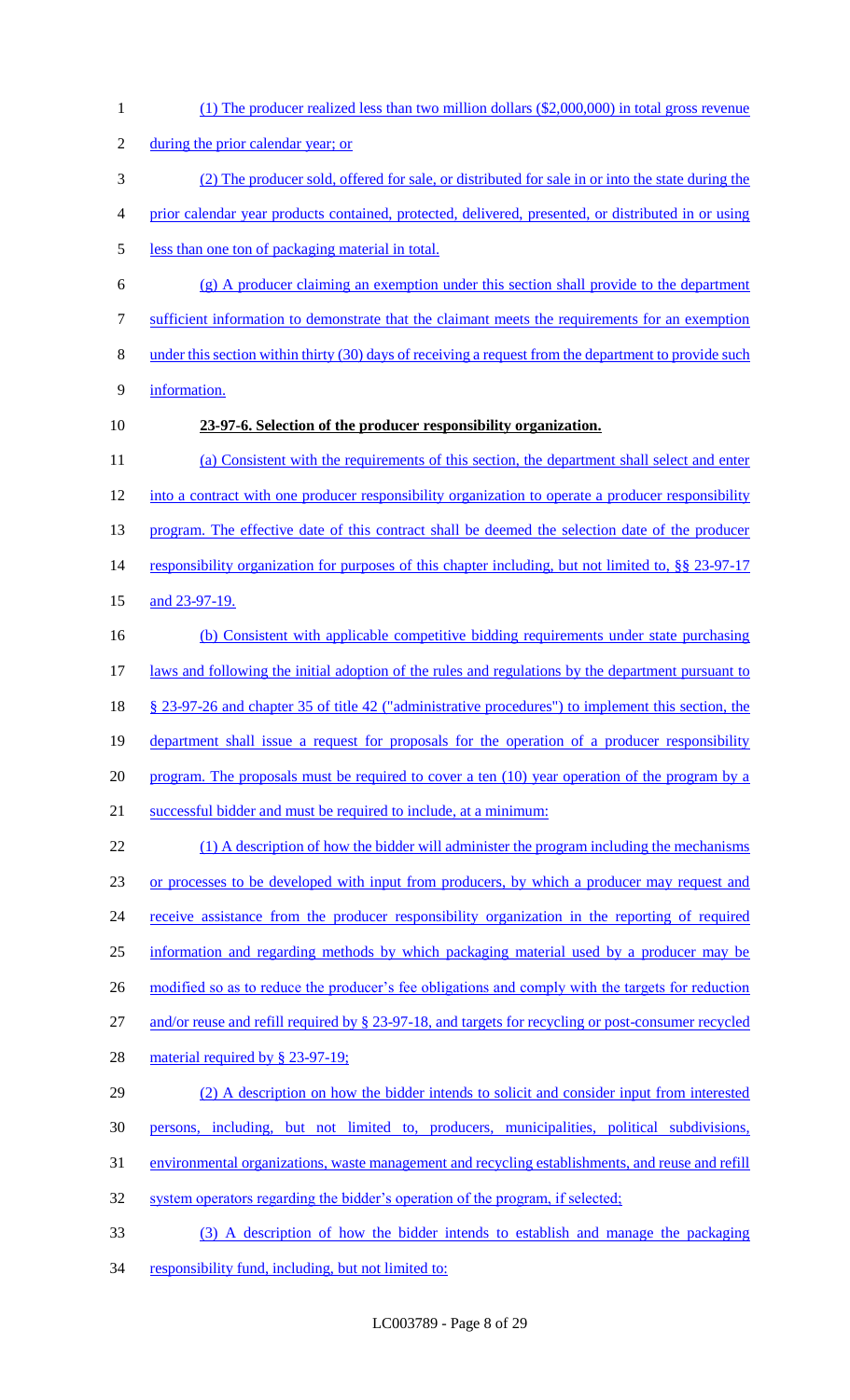1 (i) The staffing the bidder intends to use for management of the fund; and

2 (ii) A plan for providing technical support to interested persons regarding use of the fund; 3 (4) A proposed financial assurance plan that ensures all funds held in the packaging 4 responsibility fund are immediately and exclusively forfeited and transferred to or otherwise made 5 immediately available to the department when the producer responsibility organization's contract 6 with the department is terminated by the department, or expires, unless the producer responsibility 7 organization enters into a new contract with the department prior to the expiration of the 8 organization's existing contract. 9 (5) A proposed budget outlining the anticipated costs of operating the producer 10 responsibility program, including identification of any start-up costs that will not be ongoing and a 11 description of the method by which the bidder intends to determine and collect producer fees during 12 the initial start-up period of program operation to fund the program's operational costs during that 13 initial start-up period, and to reimburse or require additional fees by those producers subsequent to 14 that initial start-up period based on producer reporting of the actual amount of packaging material 15 sold, offered for sale or distributed for sale in or into the state by each producer during that initial 16 start-up period. The proposed budget under this subsection may overestimate the cost of operating 17 the program during its initial start-up period of operation but must describe the method and basis 18 for any overestimate; and 19 (6) A certification that the bidder will not share, except with the department, information 20 provided to the bidder by a producer that is proprietary information and that is identified by the 21 producer as proprietary information. The certification must include a description of the methods by 22 which the bidder intends to ensure the confidentiality of such information. 23 (c) In accordance with applicable requirements of state purchasing laws, the department 24 shall enter into a contract with a bidder that has submitted a proposal in accordance with the 25 requirements of this section, the term of which must cover ten (10) years of operation of the 26 producer responsibility program by the producer responsibility organization. The department shall 27 select the producer responsibility organization within one year of the date in which the final rules 28 are promulgated pursuant to § 23-97-26. 29 **23-97-7. Obligations of the producer responsibility organization.**  30 (a) The producer responsibility organization shall: 31 (1) Collect and compile data from producers as required in § 23-97-5. 32 (2) Collect fees due from producers as defined in § 23-97-5. 33 (3) Use fees collected from producers to fund the needs assessment as conducted by the

34 department and as defined in § 23-97-11.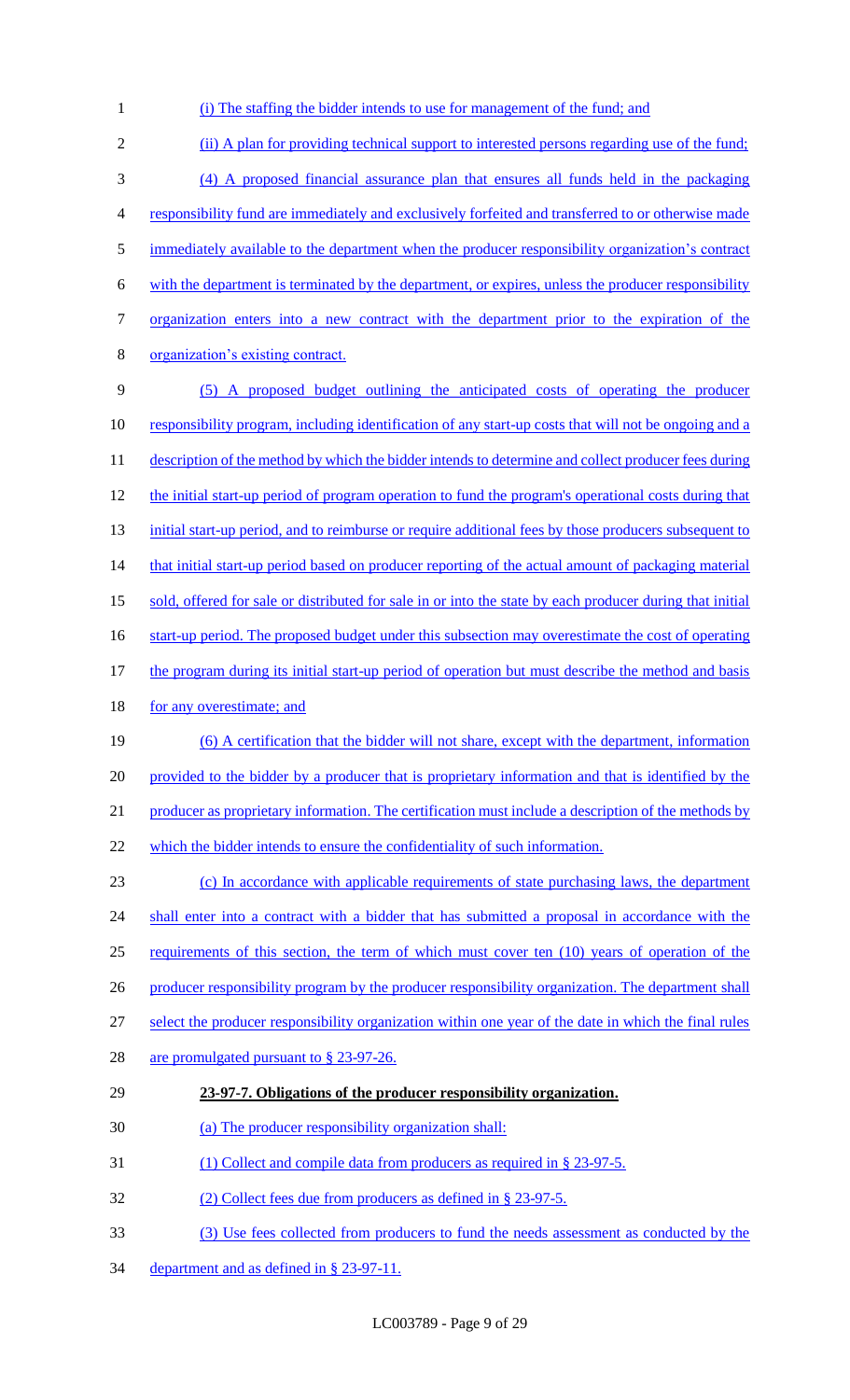| $\mathbf{1}$     | (4) Distribute funds based on the needs assessment as defined in $\S$ 23-97-11 and the               |
|------------------|------------------------------------------------------------------------------------------------------|
| $\mathfrak{2}$   | requirements for managing the packaging responsibility fund pursuant to § 23-97-12.                  |
| 3                | (5) Offer technical support to producers.                                                            |
| $\overline{4}$   | (6) Fund third-party, independent audits of inbound and outbound recyclable material                 |
| 5                | generated in the state, disposal of inbound and outbound materials, and litter audits. The audits    |
| 6                | must be conducted at least annually and must include a description of how the audits meet the        |
| $\boldsymbol{7}$ | requirements of the department's rules and regulations.                                              |
| $8\,$            | (7) Comply with the rules and regulations as promulgated by the department to carry out              |
| $\mathbf{9}$     | the provisions of this chapter.                                                                      |
| 10               | (b) The producer responsibility organization shall not make campaign contributions, lobby,           |
| 11               | or bring administrative or court actions against the department or any other party in connection     |
| 12               | with the program.                                                                                    |
| 13               | 23-97-8. Reporting requirements for the producer responsibility organization.                        |
| 14               | (a) In accordance with the rules and regulations as adopted by the department, the producer          |
| 15               | responsibility organization shall submit annually to the department, and make available on its       |
| 16               | publicly accessible website, a report that is presented in a format that can be easily understood by |
| 17               | the public and includes, at a minimum, the following information for the prior calendar year:        |
| 18               | (1) Contact information for the producer responsibility organization;                                |
| 19               | (2) A list of participating producers and the brands and the UPCs of products associated             |
| 20               | with those producers;                                                                                |
| 21               | (3) The total amount, by both weight and number of units, of each type of packaging                  |
| 22               | material sold or offered for sale within the state;                                                  |
| 23               | (4) The total amount, by both weight and number of units, of packaging material that is              |
| 24               | reusable;                                                                                            |
| 25               | (5) A complete accounting of payments made to and by the producer responsibility                     |
| 26               | organization during the prior calendar year,                                                         |
| 27               | (6) A list of any producer noncompliance, if known by the producer responsibility                    |
| 28               | organization, and the steps the producer responsibility organization is taking to bring noncompliant |
| 29               | producers into compliance.                                                                           |
| 30               | (7) A description of the infrastructure and education investments made by the producer               |
| 31               | responsibility organization in prior calendar years and an evaluation of how those investments were  |
| 32               | designed to increase access to recycling and refill or reuse systems in the state.                   |
| 33               | (8) An assessment of the progress made toward the achievement of any program goals,                  |
| 34               | including, but not limited to, the requirements under $\S$ 23-97-16 and 23-97-18, as well as any     |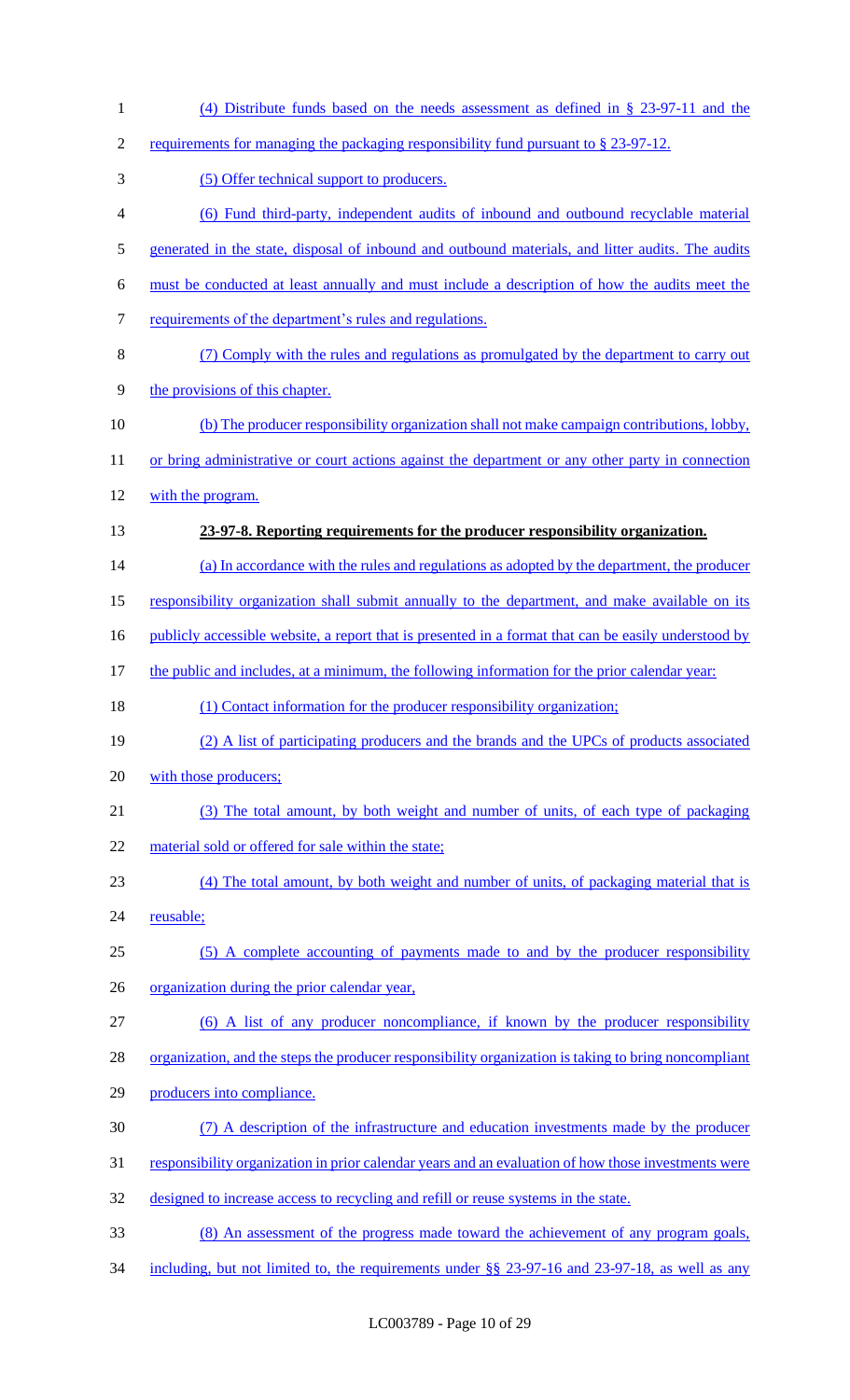1 goals established by rule or regulation pursuant to § 23-97-26.

| $\mathfrak{2}$ | (9) An assessment of whether the fee schedule for producers adopted by the department by                                |
|----------------|-------------------------------------------------------------------------------------------------------------------------|
| 3              | <u>rule or regulation pursuant to <math>\S</math> 23-97-26 has been successful in incentivizing improvements to the</u> |
| 4              | design of packaging material, including increases in the percentage of reusable packaging and                           |
| 5              | decreases in overall quantity of packaging by number of units.                                                          |
| 6              | $(10)$ An assessment of whether the investments made pursuant to §§ 23-97-14 through 23-                                |
| 7              | 97-16 have been successful in increasing the amount of packaging material that is readily                               |
| 8              | recyclable, increasing the transition from non-reusable to reusable packaging, and incentivizing                        |
| 9              | improvements to the design of packaging material.                                                                       |
| 10             | (11) Any proposals for changes to the program or investments in education and                                           |
| 11             | infrastructure designed to reduce the amount of packaging material used, increase access to                             |
| 12             | recycling, increase the recycling of or recyclability of packaging material, reduce program costs,                      |
| 13             | or otherwise increase program efficiency, which may include an analysis of best practices for                           |
| 14             | municipal recycling programs and material recovery facilities.                                                          |
| 15             | (12) Results of representative inbound and outbound audits of recyclable material                                       |
| 16             | processed and sold by materials recycling facilities in the state, waste characterization of municipal                  |
| 17             | solid waste being disposed of in the state, and litter audits.                                                          |
| 18             | (13) The results of a third-party financial audit of the producer responsibility organization.                          |
| 19             | (14) Any additional information required by the department.                                                             |
| 20             | 23-97-9. Responsibilities of the department.                                                                            |
| 21             | (a) Within one year of the effective date, the department shall promulgate rules and                                    |
| 22             | regulations setting fees for producers to pay in accordance with §§ 23-97-10 and 23-97-26, after                        |
| 23             | consulting with multiple stakeholders, including municipalities, businesses, institutions, and other                    |
| 24             | extended producer responsibility programs. Fees shall be set at a rate that will drive reductions in                    |
| 25             | overall packaging, incentivize adoption of reuse systems, increase post-consumer recycled                               |
| 26             | material, and promote the use of recyclable packaging.                                                                  |
| 27             | (b) The department shall revise fees every three (3) years, beginning three (3) years after                             |
| 28             | the first set of fees are established, to reflect new data received about material use and management,                  |
| 29             | or whenever the targets set in §§ 23-97-18 and 23-97-19 are not met to drive compliance with such                       |
| 30             | targets.                                                                                                                |
| 31             | (c) Within six (6) months of the effective date, the department or its agents shall conduct a                           |
| 32             | reduction, reuse, and recycling needs assessment to identify barriers and opportunities for reducing,                   |
| 33             | reusing and recycling packaging in accordance with § 23-97-11.                                                          |
| 34             | (d) The department shall evaluate the program each year to ensure its proper functioning                                |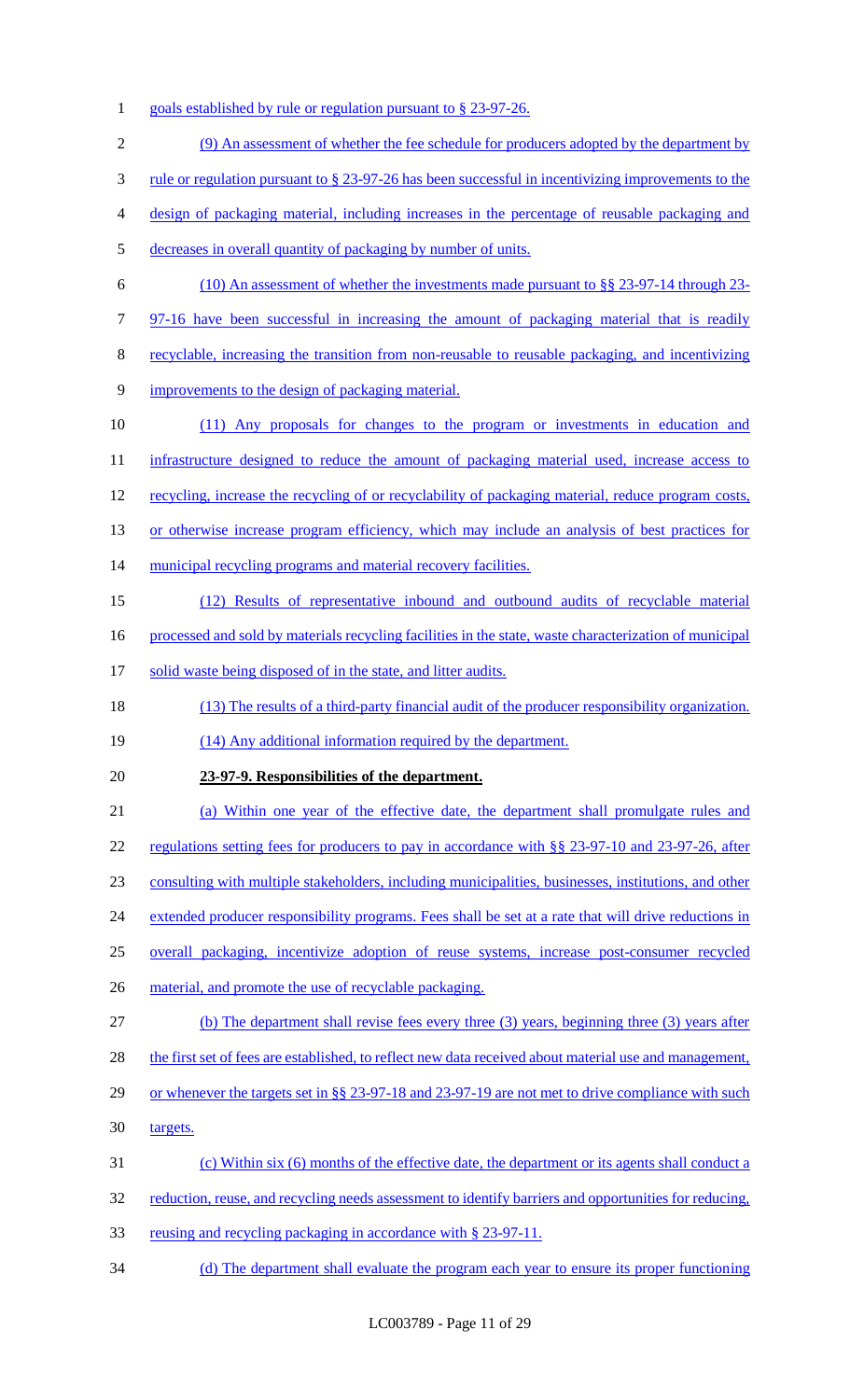| $\mathbf{1}$   | and prevent fraud, waste, or abuse in the expenditure of funds.                                      |
|----------------|------------------------------------------------------------------------------------------------------|
| $\mathfrak{2}$ | 23-97-10. Assessment of fees.                                                                        |
| 3              | (a) The department shall promulgate rules and regulations under § 23-97-26 setting forth             |
| 4              | the manner in which producer fees on packaging materials must be calculated. Producer fees shall     |
| 5              | be calculated based on:                                                                              |
| 6              | (1) The packaging material type; and                                                                 |
| $\tau$         | (2) The quantity of each packaging material type, by weight, that the producer sells, offers         |
| 8              | for sale, or distributes in the state.                                                               |
| 9              | (b) This list of packaging material type must include, at a minimum, the following                   |
| 10             | materials:                                                                                           |
| 11             | $(1)$ Paper;                                                                                         |
| 12             | (2) Cardboard;                                                                                       |
| 13             | (3) Corrugated cardboard;                                                                            |
| 14             | (4) Generic paper/cardboard;                                                                         |
| 15             | $(5)$ Wood;                                                                                          |
| 16             | $(6)$ Glass;                                                                                         |
| 17             | (7) Polypropylene;                                                                                   |
| 18             | (8) Polyethylene terephthalate (PET);                                                                |
| 19             | (9) High Density Polyethylene (HDPE);                                                                |
| 20             | (10) Expanded polystyrene (EPS);                                                                     |
| 21             | (11) Low Density Polyethylene (LDPE);                                                                |
| 22             | (12) Polystyrene;                                                                                    |
| 23             | (13) Bio-plastics;                                                                                   |
| 24             | (14) Plastic film;                                                                                   |
| 25             | (15) Other plastics;                                                                                 |
| 26             | (16) Steel or ferrous;                                                                               |
| 27             | $(17)$ Aluminum;                                                                                     |
| 28             | $(18)$ Tinplate;                                                                                     |
| 29             | (19) Generic metals; or                                                                              |
| 30             | (20) Ceramics.                                                                                       |
| 31             | (c) The fees shall reflect the net cost of curbside collection, commercial collection, or            |
| 32             | transfer station operation, on-site processing cost for each readily-recyclable packaging material   |
| 33             | types, management cost of non-readily-recyclable packaging, transportation cost for each             |
| 34             | packaging material, the cost of the department's administration of the requirements of this chapter, |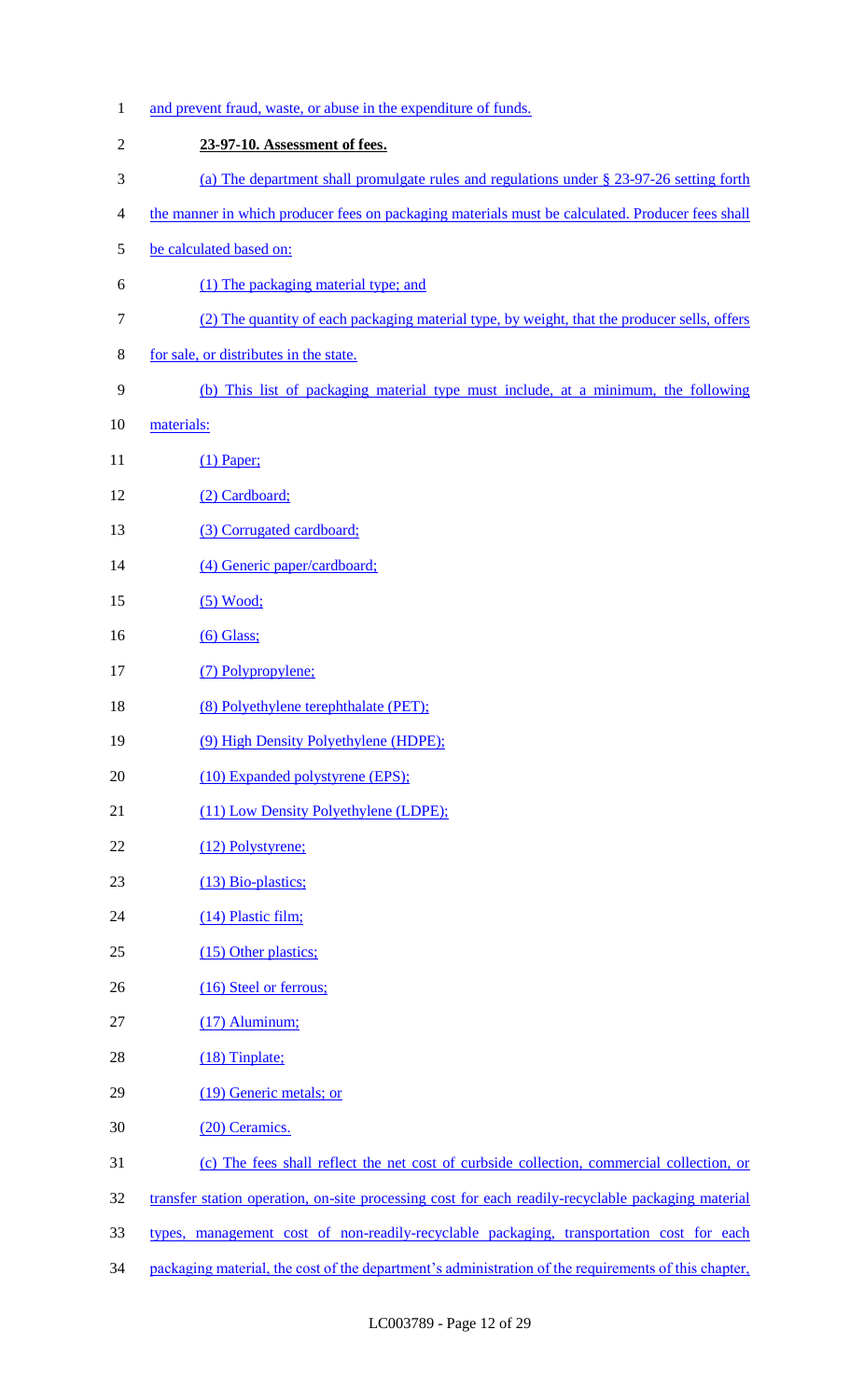1 the cost of the producer responsibility organization in administration of the program, and any other 2 cost factors determined by the department. (1) Fees shall be higher for packaging material that is not readily-recyclable. (2) The fees for each type of packaging material will be eco-modulated and structured to promote the environmental beneficial packaging design. **Fees Type of Package** Fees are increased Packaging is not readily-recyclable Fees are 10 lowered Packaging is readily-recyclable 11 Packaging is compostable Packaging incorporates post-consumer recycled material 13 No fee Packaging is reusable or refillable **23-97-11. Statewide reduction, reuse and recycling needs assessment.**  (a) Within six (6) months of the effective date of this chapter, the department, its agents, 16 or a third party shall conduct a statewide reduction, reuse, and recycling needs assessment, hereafter 17 "needs assessment", to identify barriers and opportunities for reducing, reusing, and recycling packaging. (b) Consistent with applicable competitive bidding requirements under state purchasing 20 laws, the department shall issue a request for proposals to conduct the needs assessment. The proposals must include, at a minimum, a description of how the bidder will conduct a statewide 22 needs assessment that, at a minimum, includes an evaluation of: (1) Current barriers affecting the creation of reduction, reuse and refill programs; (2) Opportunities for the creation of reduction, reuse and refill programs; (3) Current needs affecting recycling access and availability in the state; 26 (4) Opportunities to improve access to recycling in the state; (5) The capacity, cost and needs associated with the collection and transportation of 28 recyclable material in the state; 29 (6) The processing capacity, market conditions and opportunities in the state and regionally for recyclable material; (7) Barriers to the marketability of recyclable materials generated in the state, and potential solutions; (8) The amount by weight of material that is recycled by each material recovery facility 34 that accepts packaging material from the state;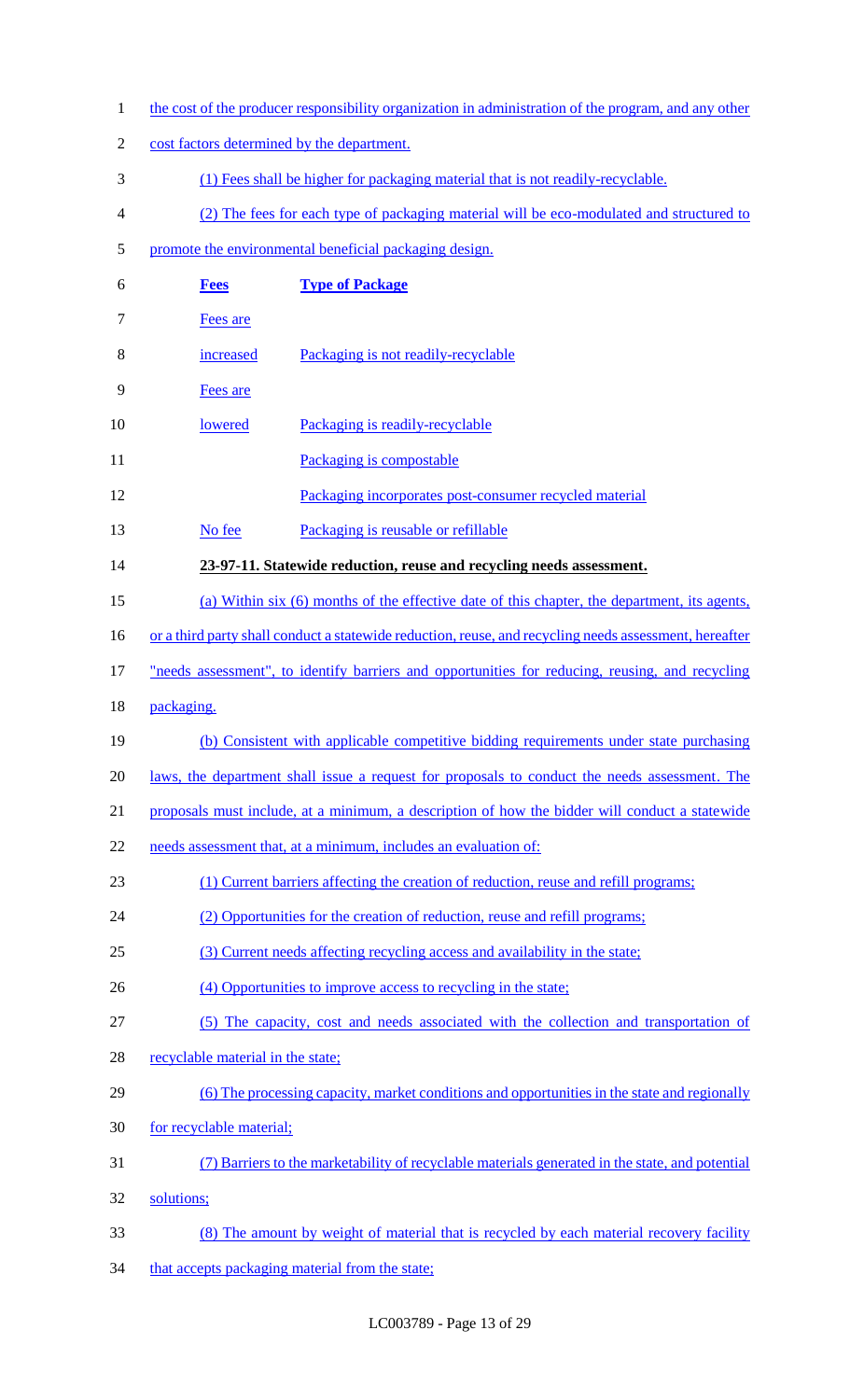1 (9) Consumer education needs in the state with respect to reuse and refill systems, recycling 2 and reducing contamination in collected recyclable material; 3 (10) The net cost of curbside collection, commercial collection, or transfer station 4 operation, on-site processing cost for each readily-recyclable packaging material types, 5 management cost of non-readily-recyclable packaging, transportation cost for each packaging 6 material and any other cost factors determined by the department; 7 (11) The availability of opportunities in the recycling and reuse systems for women and 8 persons of color; and 9 (12) The sufficiency of local government requirements related to multifamily recycling 10 services and their implementation. 11 (c) The department is responsible for updating and revising the needs assessment every 12 three (3) years. The money needed to update the needs assessment shall be funded by the packaging 13 responsibility fund. 14 (d) The department shall report the results of the study to the general assembly. 15 **23-97-12. Packaging responsibility fund.**  16 (a) In accordance with the provisions of this section, and the rules and regulations as 17 adopted by the department, the producer responsibility organization shall establish and manage a 18 packaging responsibility fund. The producer responsibility organization shall deposit into the fund 19 all fees received from producers in accordance with § 23-97-4, and all penalties collected pursuant 20 to § 23-97-27, and rules and regulations promulgated by the department pursuant to § 23-97-26. 21 (b) Beginning one year after the first payment of fees by producers, pursuant to §§ 23-97- 22 8 and 23-97-10, and annually thereafter, the producer responsibility organization shall reimburse 23 the department, using money from the packaging responsibility fund, for the costs associated with 24 administering the requirements of this chapter and its implementing rules and regulations, pursuant 25 to § 23-97-13. This reimbursement includes costs associated with performing, revising and 26 updating the needs assessment as required by § 23-97-11. This reimbursement shall cover any costs 27 incurred by the department in adopting rules and regulations, and in administering and enforcing 28 this section prior to the effective date of the contract entered into by the department and the 29 producer responsibility organization pursuant to § 23-97-6; 30 (c) Beginning one year after the first payment of fees by producers, pursuant to §§ 23-97- 31 8 and 23-97-10, and annually thereafter, the producer responsibility organization shall retain a 32 portion of the money in the packaging responsibility fund to cover the costs associated with its 33 administration of the producer responsibility organization, as required by § 23-97-13. This 34 reimbursement may include costs associated with the formation of the producer responsibility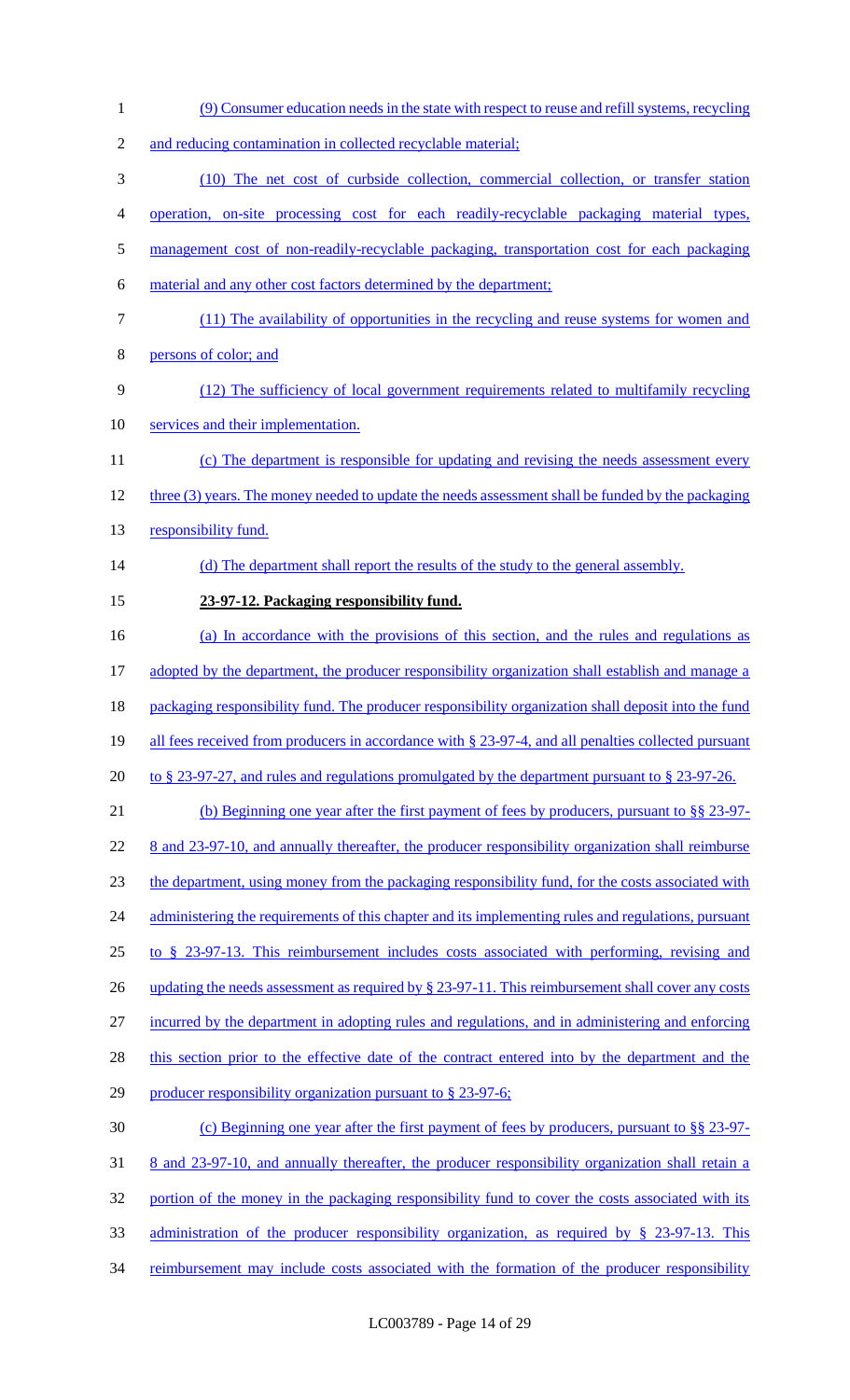1 organization.

| $\mathbf{2}$     | (d) Beginning one year after the first payment of fees by producers, pursuant to $\S$ 23-97-           |
|------------------|--------------------------------------------------------------------------------------------------------|
| 3                | 8 and 23-97-10, and annually thereafter, the producer responsibility organization shall distribute all |
| $\overline{4}$   | money in the packaging responsibility fund remaining after the reimbursements required pursuant        |
| 5                | to subsections (b) and (c) of this section, in the following amounts and for the following purposes:   |
| 6                | (1) Fifty percent (50%) of the funds shall be directed for recycling infrastructure and                |
| $\boldsymbol{7}$ | education projects in accordance with § 23-97-14;                                                      |
| $8\,$            | (2) Twenty-five percent (25%) of the funds shall be directed for refill and reuse                      |
| 9                | infrastructure and education projects in accordance with § 23-97-15; and                               |
| 10               | (3) Twenty-five percent (25%) of the funds shall be distributed to all municipalities, or              |
| 11               | where appropriate, political subdivisions, and Native American tribes, in the state, to address        |
| 12               | recycling needs of that community as determined by the results of the needs assessment; provided       |
| 13               | that the municipality, political subdivision, or Native American tribe provides recycling services to  |
| 14               | all residents within its jurisdictional control.                                                       |
| 15               | (e) Upon completion of the update to the needs assessment every three (3) years, the                   |
| 16               | department shall adjust the percentage of funding to be distributed to the categories as defined in    |
| 17               | subsection (d) of this section.                                                                        |
| 18               | 23-97-13. Administrative expenses.                                                                     |
| 19               | (a) Beginning one year after the first payment of fees by producers, pursuant to $\S$ 23-97-           |
| 20               | 8 and 23-97-10, and annually thereafter, the producer responsibility organization, pursuant to § 23-   |
| 21               | 97-12, shall reimburse the department for all costs incurred in administering the requirements of      |
| 22               | this chapter, including, but not limited to:                                                           |
| 23               | (1) Administration of its contract with any third party certifier;                                     |
| 24               | Costs incurred by the department in managing its contact with the producer<br>(2)                      |
| 25               | responsibility organization;                                                                           |
| 26               | (3) Costs incurred in the implementation of rules and regulations;                                     |
| 27               | (4) Costs incurred reviewing proposals for investments pursuant to $\S$ § 23-97-14 and 23-             |
| 28               | 97-15; and                                                                                             |
| 29               | (5) Costs incurred in reviewing compliance information from the producer responsibility                |
| 30               | organization and individual producers.                                                                 |
| 31               | (b) Beginning one year after the first payment of fees by producers, pursuant to §§ 23-97-             |
| 32               | 8 and 23-97-10, and annually thereafter, pursuant to $\S$ 23-97-12, the producer responsibility        |
| 33               | organization shall retain a portion of the funds in the packaging responsibility fund to cover the     |
| 34               | costs associated with administering the producer responsibility program, which must be annually        |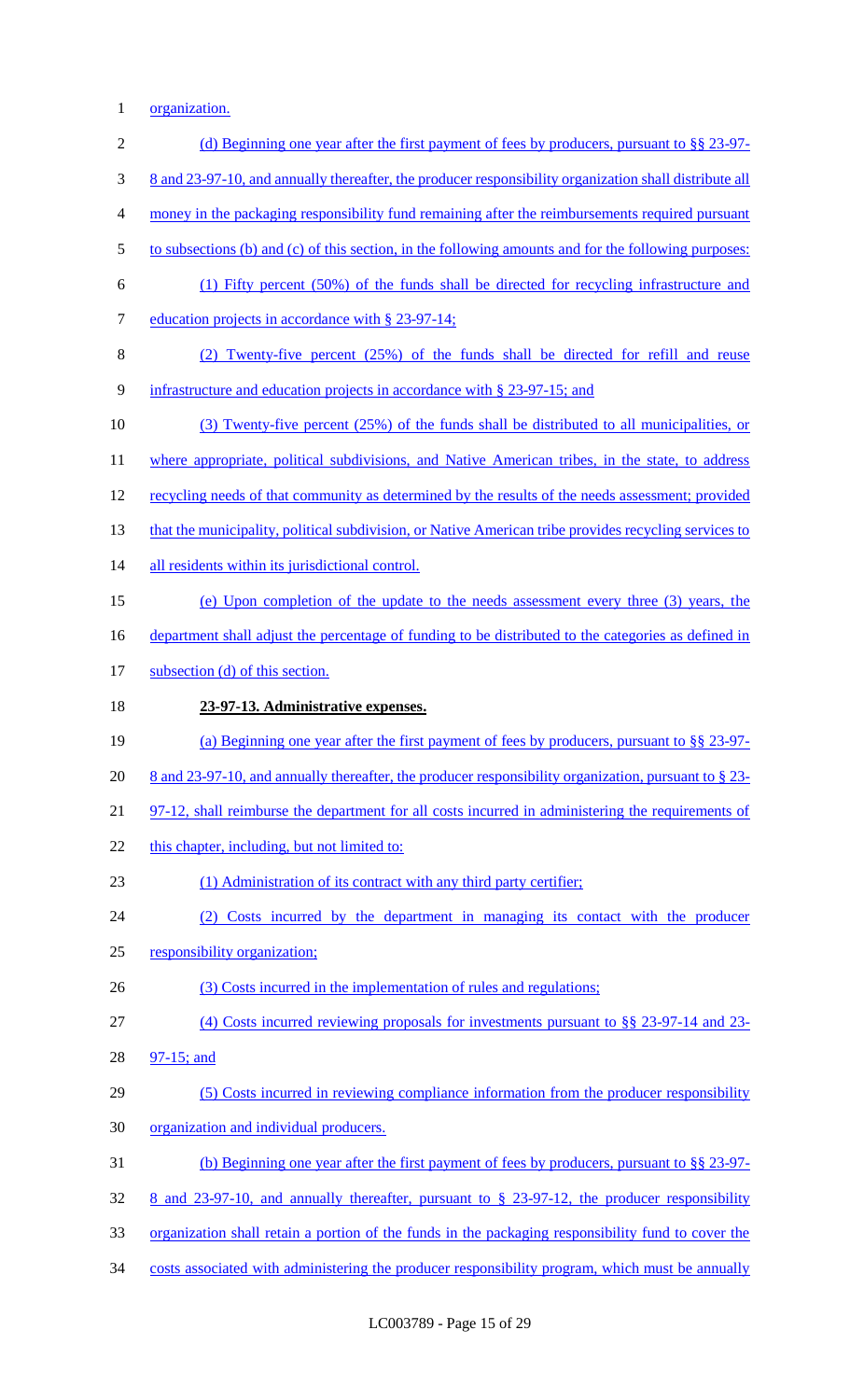verified by a third-party financial audit paid for by the stewardship organization as required by §

23-97-8.

- **23-97-14. Investment in recycling infrastructure and education.**  (a) In accordance with the provisions of this chapter, and the rules and regulations 5 promulgated by the department pursuant to § 23-97-26, any interested person, municipality, business, organization, or institution may apply to the producer responsibility organization to receive funding to carry out a project or projects related to improving recycling infrastructure or provide educational programing or materials regarding recycling pursuant to § 23-97-12. (b) A project is considered eligible only if it fulfills one or more needs identified in the 10 needs assessment conducted by the department or its agents pursuant to § 23-97-11 and helps 11 producers meet the requirements of § 23-97-19. (c) The producer responsibility organization must receive approval from the department 13 for any award of funding. 14 (d) The department shall approve or deny a proposed request for funding within ninety (90) days of receipt of the recommendation from the producer responsibility organization. **23-97-15. Investment in waste reduction, reuse and refill infrastructure and education.**  (a) In accordance with the provisions of this section, and the rules and regulations 19 promulgated by the department, any interested person, municipality, business, organization, or 20 institution may apply to the producer responsibility organization to receive funding to carry out a project or projects related to improve waste reduction or reuse and refill infrastructure or provide 22 education regarding waste reduction or reuse and refill infrastructure pursuant to § 23-97-12. (b) Funds may be used for investment in collection systems, washing systems, 24 redistribution systems, technology for tracking and data collection, capital expenditures on new 25 and emerging technology, equipment, and facilities, or for investment in public outreach and 26 education in ways that increase access and understanding of reuse and refill systems throughout the state. (c) Any investment in reuse or refill infrastructure or education must meet at least one of 29 the following requirements: (1) Increase the transition of the packaging material from non-reusable to reusable or refillable in accordance with § 23-97-18; (2) Increase access to reuse and refill infrastructure in the state; (3) Provide reuse and refill instructions that are, to the extent practicable, consistent
- statewide, easy to understand, and easily accessible; or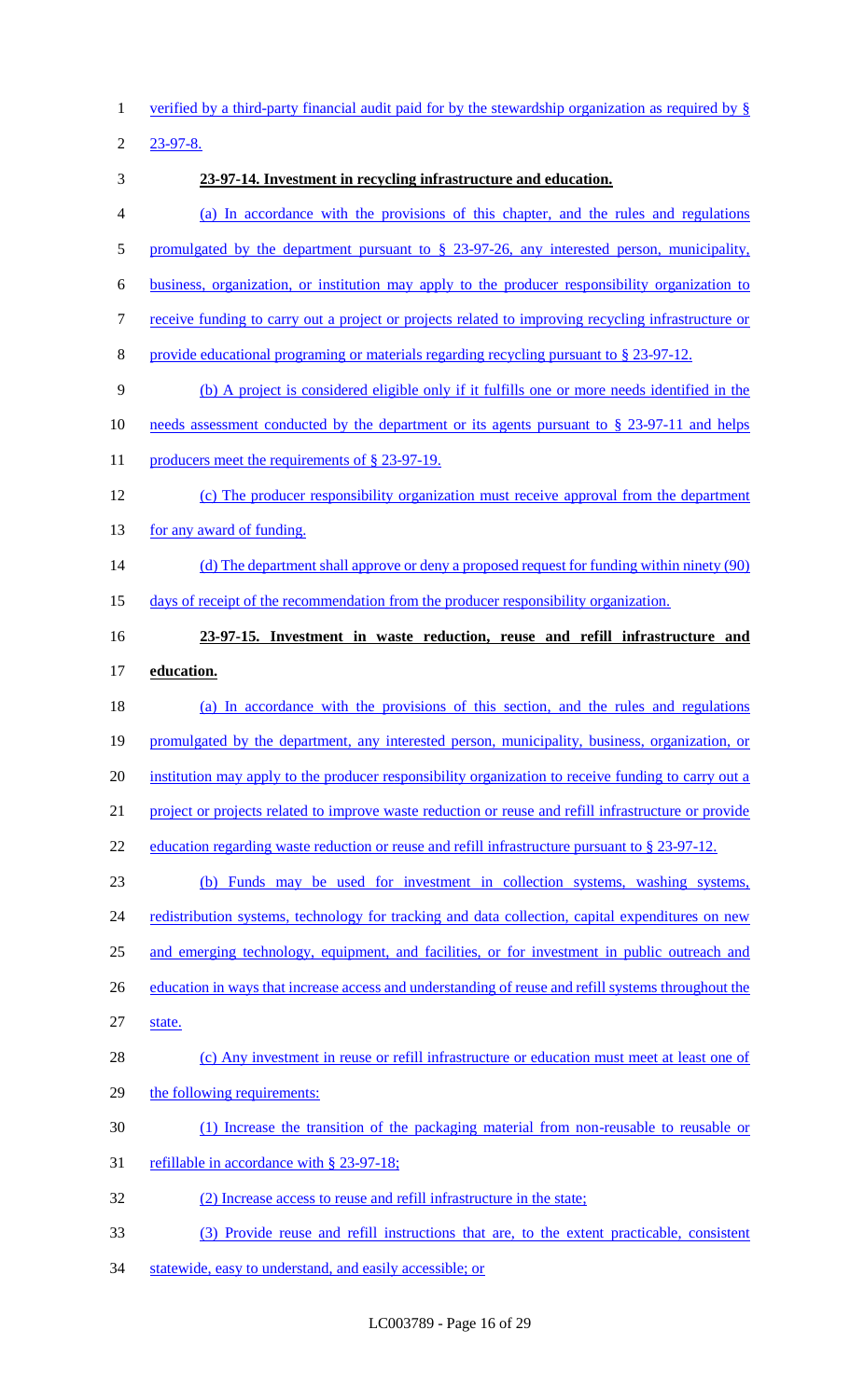| $\mathbf{1}$   | (4) Provide for outreach and education that are coordinated across programs or regions to           |
|----------------|-----------------------------------------------------------------------------------------------------|
| $\overline{2}$ | avoid confusion for consumers and developed in consultation with local governments and other        |
| 3              | stakeholders.                                                                                       |
| $\overline{4}$ | (d) Any investment must demonstrate how it will help meet the targets defined in $\S 23-97$ .       |
| 5              | <u>18.</u>                                                                                          |
| 6              | (e) The producer responsibility organization shall receive approval from the department             |
| $\tau$         | for any award of funding.                                                                           |
| $\,8\,$        | (f) The department shall approve or deny a proposed request for funding within ninety (90)          |
| 9              | days of receipt of the recommendations from the producer responsibility organization.               |
| 10             | 23-97-16. Funding to municipalities or political subdivisions and Native American                   |
| 11             | tribes.                                                                                             |
| 12             | (a) The department shall promulgate rules and regulations pursuant to chapter 35 of title           |
| 13             | 42 specifying the manner in which the producer responsibility organization shall provide funding    |
| 14             | to all municipalities, or where appropriate, political subdivisions, and Native American tribes in  |
| 15             | the state to address recycling needs of the municipality or political subdivision, and Native       |
| 16             | American tribe, as determined by the needs assessment.                                              |
| 17             | (b) Municipalities, political subdivisions, and Native American tribes are only eligible to         |
| 18             | receive such funding if they provide recycling services to all residents or members within their    |
| 19             | jurisdictional control.                                                                             |
| 20             | (c) Two (2) or more municipalities, political subdivisions, or Native American tribes that          |
| 21             | provide recycling services may elect to jointly receive funding provided that they can demonstrate  |
| 22             | that their recycling services are interconnected.                                                   |
| 23             | 23-97-17. Non-reusable packaging reduction requirements.                                            |
| 24             | (a) A producer shall reduce the total amount by unit, on average and in the aggregate, of           |
| 25             | non-reusable packaging across its brand in accordance with the following schedule:                  |
| 26             | $(1)$ Ten percent $(10\%)$ , two $(2)$ years after the selection of the producer responsibility     |
| 27             | organization by the department pursuant to § 23-97-6;                                               |
| 28             | (2) Twenty percent (20%), four (4) years after the selection of the producer responsibility         |
| 29             | organization by the department pursuant to § 23-97-6;                                               |
| 30             | $(3)$ Thirty percent $(30\%)$ , six $(6)$ years after the selection of the producer responsibility  |
| 31             | <u>organization by the department pursuant to § 23-97-6;</u>                                        |
| 32             | $(4)$ Forty percent $(40\%)$ , eight $(8)$ years after the selection of the producer responsibility |
| 33             | <u>organization by the department pursuant to § 23-97-6; and,</u>                                   |
| 34             | $(5)$ Fifty percent $(50\%)$ , ten $(10)$ years after the selection of the producer responsibility  |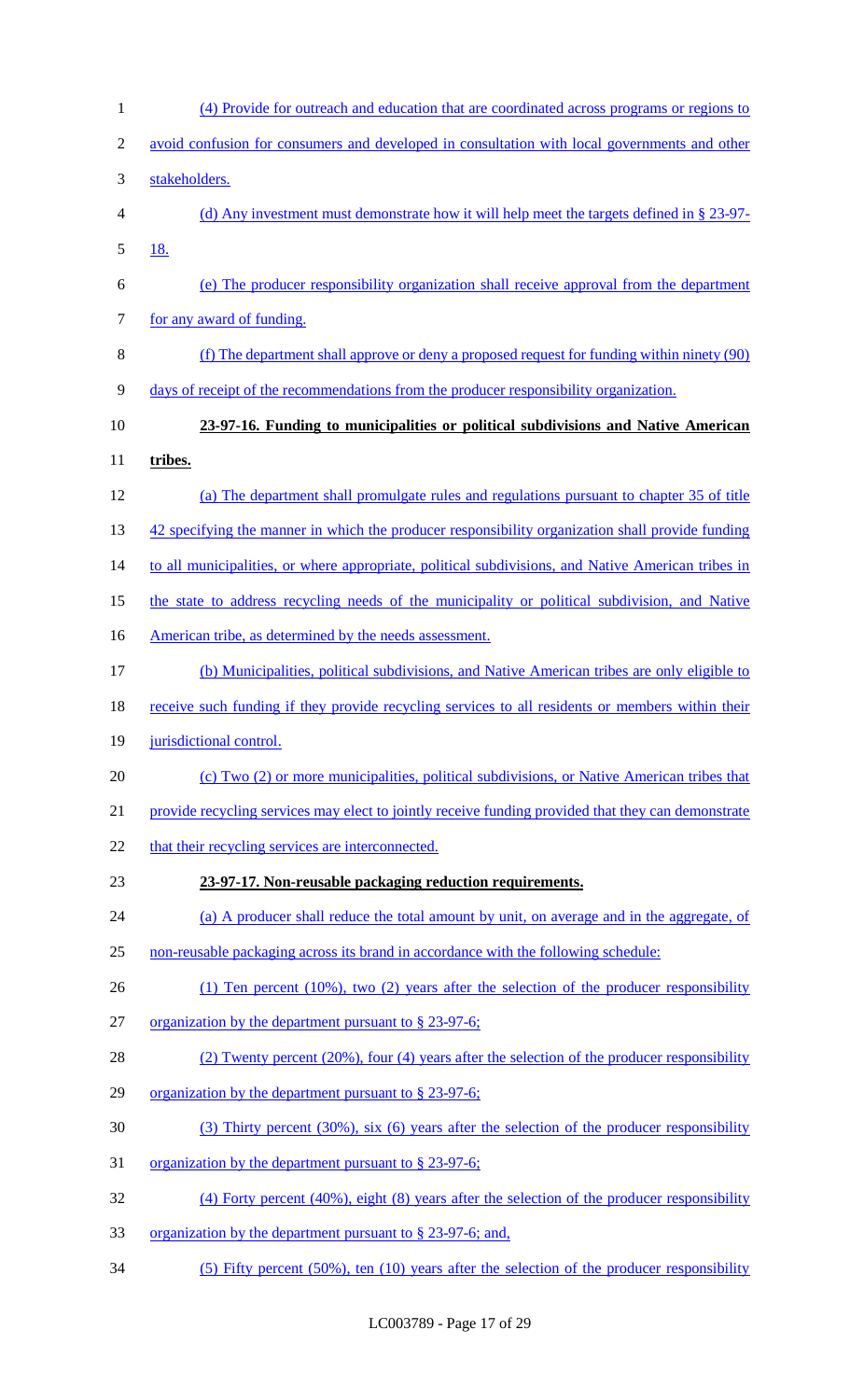1 organization by the department pursuant to § 23-97-6.

| $\overline{2}$ | (b) The reductions required by subsection (a) of this section shall be measured against the              |
|----------------|----------------------------------------------------------------------------------------------------------|
| 3              | total amount of packaging the producer sold, offered for sale, or distributed for sale in the state      |
| 4              | during the calendar year of the effective date. For producers who did not sell, offer for sale, or       |
| 5              | distribute for sale any packaging during the calendar year of the effective date, the reductions         |
| 6              | required by subsection (a) of this section shall be measured against the first calendar year for which   |
| 7              | there is data regarding the amount of packaging the producer sold, offered for sale, or distributed      |
| 8              | for sale in the state.                                                                                   |
| 9              | (c) These reductions can be achieved by eliminating non-reusable packaging, including                    |
| 10             | secondary packaging, or by transitioning away from non-reusable packaging to a reuse and refill          |
| 11             | model.                                                                                                   |
| 12             | (d) The department is required to promulgate rules and regulations that address the manner               |
| 13             | in which each producer will report its compliance with the requirements of this section.                 |
| 14             | 23-97-18. Criteria for number of uses in reuse and refill systems.                                       |
| 15             | In accordance with the provisions of this section, the department is required to promulgate              |
| 16             | <u>rules and regulations that specify the minimum number of reuse or refill cycles required for each</u> |
| 17             | type of packaging material to be considered reusable or refillable, including, but not limited to:       |
| 18             | (1) Cups: a minimum of one hundred twenty-five (125) uses.                                               |
| 19             | (2) Clamshells: a minimum of fifty (50) uses.                                                            |
| 20             | (3) Plates: a minimum of sixty-three (63) uses.                                                          |
| 21             | $(4)$ Glass bottles: a minimum of twenty $(20)$ uses.                                                    |
| 22             | 23-97-19. Recycling or post-consumer recycled material requirements.                                     |
| 23             | (a) Each producer must ensure that all non-reusable packaging, across its entire brand,                  |
| 24             | either:                                                                                                  |
| 25             | (1) Is recycled, as defined in this chapter, at a rate consistent with the following schedule:           |
| 26             | (i) Fifty percent $(50\%)$ , five $(5)$ years after the selection of the producer responsibility         |
| 27             | organization by the department pursuant to § 23-97-6;                                                    |
| 28             | (ii) Eighty percent $(80\%)$ , eight $(8)$ years after the selection of the producer responsibility      |
| 29             | organization pursuant to $\S$ 23-97-6; and                                                               |
| 30             | (iii) Ninety percent (90%), twelve (12) years after the selection of the producer                        |
| 31             | responsibility organization by the department pursuant to § 23-97-6; or                                  |
| 32             | (2) Incorporates, on average and in the aggregate, the following amount by weight of post-               |
| 33             | consumer recycled material:                                                                              |

(i) Fifty percent (50%), five (5) years after the selection of the producer responsibility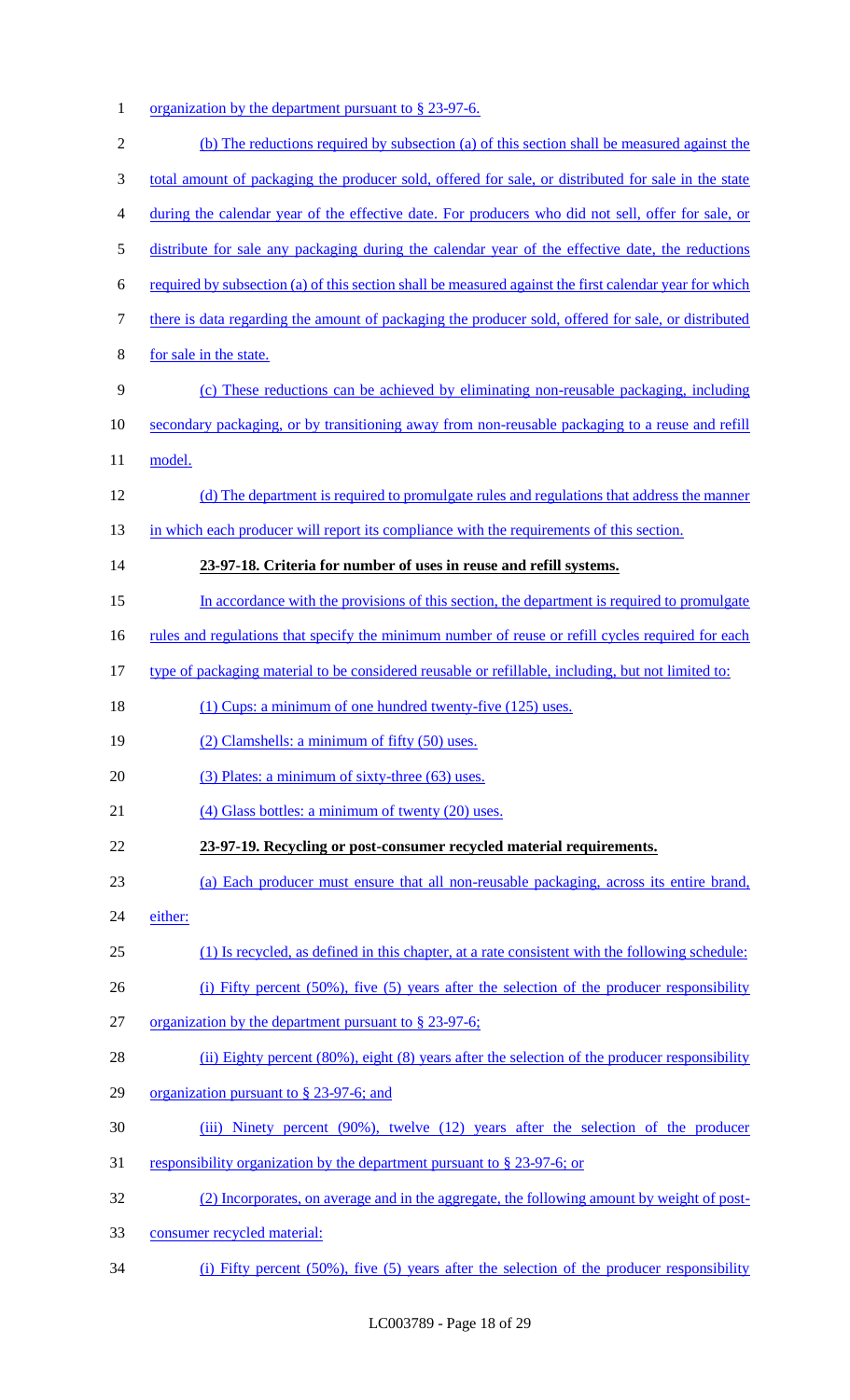1 organization by the department pursuant to § 23-97-6; (ii) Eighty percent (80%), eight (8) years after the selection of the producer responsibility organization by the department pursuant to § 23-97-6; and (iii) Ninety percent (90%), twelve (12) years after the selection of the producer 5 responsibility organization by the department pursuant to § 23-97-6. (b) Determination of compliance with post-consumer recycled material requirements. (1) For the purpose of determining a producer's compliance with the post-consumer recycled material requirements of this section, a producer must rely on Rhode Island data regarding packaging sales and material use, if available, or may alternatively rely on the same type of data applicable to a region or territory of the United States that includes Rhode Island. (2) If a producer elects to rely on data regarding packaging sales and materials used derived from data applicable to a region or territory of the United States that includes Rhode Island, the 13 producer shall: (i) Prorate the regional or territorial data to determine Rhode Island specific figures based on market share or population in a manner that ensures that the percentage of post-consumer 16 recycled material calculated for packaging materials sold in Rhode Island is the same percentage as calculated for that larger region or territory; and (ii) Document the methodology used to determine those Rhode Island specific figures 19 calculated under subsection (b)(1) of this section. (c) If a producer elects to comply with the provisions of this section by meeting the post-21 consumer recycled material requirements, the department may assess against a producer that fails 22 to comply with those requirements an administrative penalty calculated as followed: (1) The department shall add the total amount by weight in pounds of post-consumer 24 recycled material and the total amount by weight in pounds of material that is not post-consumer recycled material used by the producer in all the packaging it sold, offered for sale, or distributed 26 for sale in the state during the prior calendar year. Unless otherwise determined by the department, 27 the figure calculated under this subsection must be calculated using the information reported by the 28 manufacturer pursuant to subsection (b) of this section. 29 (2) The department shall multiply the figure calculated under subsection (c)(1) of this section by the minimum post-consumer recycled material percentage required under subsection 31 (a)(2) of this section during the prior calendar year. (3) The department shall subtract from that figure calculated under subsection (c)(2) of this section the total amount by weight in pounds of post-consumer recycled material used by the producer in all products it sold, offered for sale, or distributed for sale in packaging in the state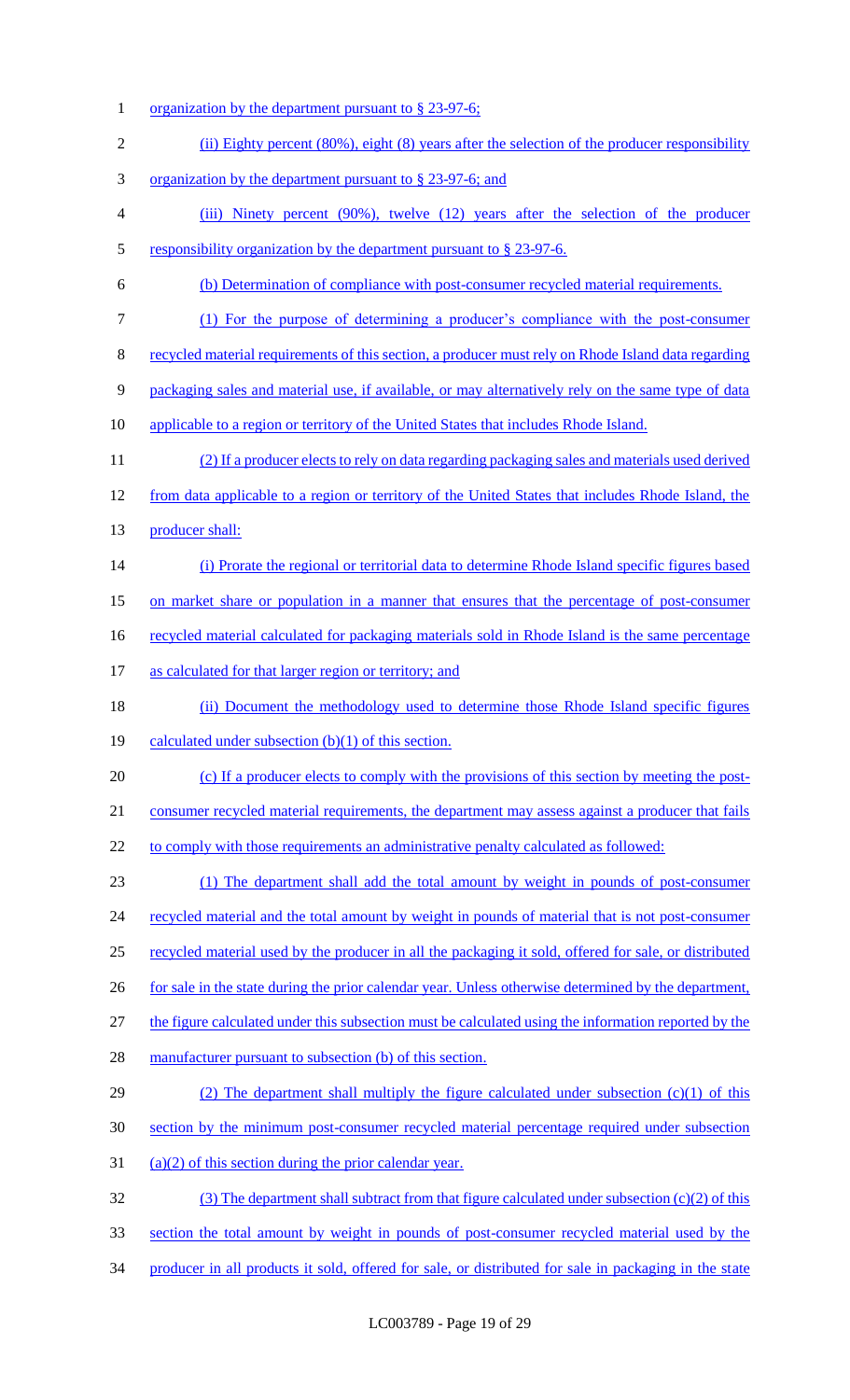- 1 during the prior calendar years.
- 2 (4) The department shall multiply that figure calculated under subsection (c)(3) of this 3 section by twenty cents (\$0.20). If the figure calculated under this subsection is less than or equal 4 to zero, the department may not assess an administrative penalty.
- 5 **23-97-20. Toxic substances in packaging.**

# 6 (a) Pursuant to the rules and regulations as adopted by the department in accordance with 7 § 23-97-26 and chapter 35 of title 42, and beginning three (3) years after the effective date of these 8 regulations, and every three (3) years subsequent, the department shall designate at least ten (10), 9 but no more than twenty (20), toxic substances in packaging, unless it determines there are not ten 10 (10) chemicals that meet the definition of toxic substances as defined pursuant to § 23-97-2. If the 11 department determines there are not ten (10) toxic substances that meet the definition of § 23-97-12 2, it must publish a detailed statement of findings and conclusions supporting that determination.

13 (b) Within one hundred eighty (180) days of designating a toxic substance, the department

14 shall adopt rules and regulations to prohibit the newly designated toxic substance in packaging,

15 with an effective date no later than two (2) years after the rules and regulations are adopted.

16 (c) Beginning three (3) years after the effective date, any person may petition the 17 department to add a chemical or chemical class to the list of toxic substances in packaging. Any 18 such petition shall include a showing by the petitioner of the information that supports designating 19 the chemical or chemical class as a toxic substance in packaging. Within ninety (90) days of 20 receiving a petition, the department shall either grant or deny the petition by publishing a written 21 explanation of the reasons for the decision. If the department grants the petition in whole or part, it 22 shall designate the chemical or chemical class as a toxic substance in packaging and adopt rules 23 and regulations within one hundred eighty (180) days to prohibit the newly designated chemicals 24 in packaging with an effective date no later than two (2) years after the rules and regulations are 25 adopted.

26 (d) A producer that violates any provision of this section is subject to penalties in 27 accordance with the department's rules and regulations. Any producer, distributor, retailer, or other 28 responsible party that violates this section shall be subject to a fine for each violation and for each 29 day that the violation continues in an amount of not more than two hundred thousand dollars 30 (\$200,000).

31 **23-97-21. Annual producer responsibility program report.** 

32 (a) Beginning one year after the producer responsibility organization begins to collect fees 33 from producers, and on an annual basis thereafter, the department, with the assistance of the 34 producer responsibility organization, shall generate a producer responsibility program report.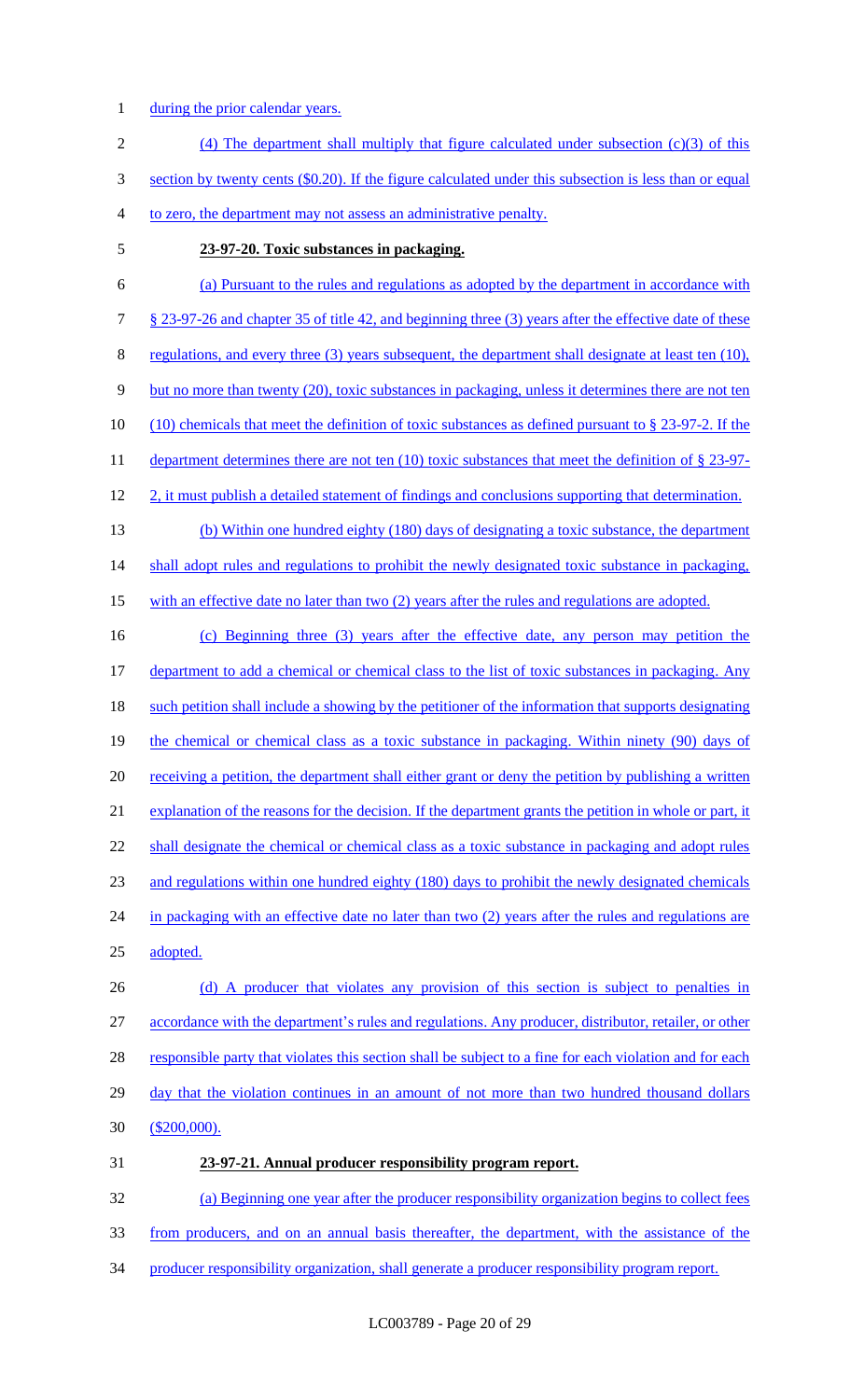(b) The report shall include, at a minimum, the following information: 2 (1) A list of all participating producers and the brands of products associated with those producers; (2) A baseline report of the number of units of packaging and type of packaging products, both non-reusable and reusable, that were sold, offered for sale, or distributed into the state; (3) A list of all materials that are readily-recyclable in the state, as defined in § 23-97-2; (4) Results of an audit of inbound and outbound recyclable material processed and sold within the state; (5) A waste characterization study that specifies the quantity in tons of packaging material 10 in the waste stream according to types of uses; 11 (6) A statewide litter survey that identifies the quantity of packaging material in litter according to types of packaging material and the brands which produce the material; (7) A list of the amount of packaging material and packaging material type sold or offered 14 for sale within the state that year; 15 (8) A description of all funding issued in accordance with § 23-97-14; 16 (9) A description of all funding issued pursuant to § 23-97-15; and (10) The compliance of producers with the toxic substances ban pursuant to § 23-97-20. **23-97-22. Producer compliance information.**  (a) Based on information provided to the department under § 23-97-5 and any other 20 information considered by the department, the department shall make available on its publicly accessible website a regularly updated list of UPCs of products for which the department has 22 determined the producer has complied with all applicable requirements of this chapter and a list of producers and, where applicable, specific products and the UPCs of those products for which the 24 department has determined the producer has not complied with all applicable requirements of this chapter. (b) The producer responsibility organization shall provide to the department a list of producers that are participating in the program and a list of the UPCs of products for which the 28 producer has complied with the program's requirements and, if known to the producer responsibility 29 organization, a list of producers that are not participating in the program and are not compliant with the program's requirements. The producer responsibility organization shall provide to the department regularly updated producer compliance information as described in subsection (a) of 32 this section. **23-97-23. Enforcement by the department.**  (a) The department shall administer and enforce this chapter. The department may request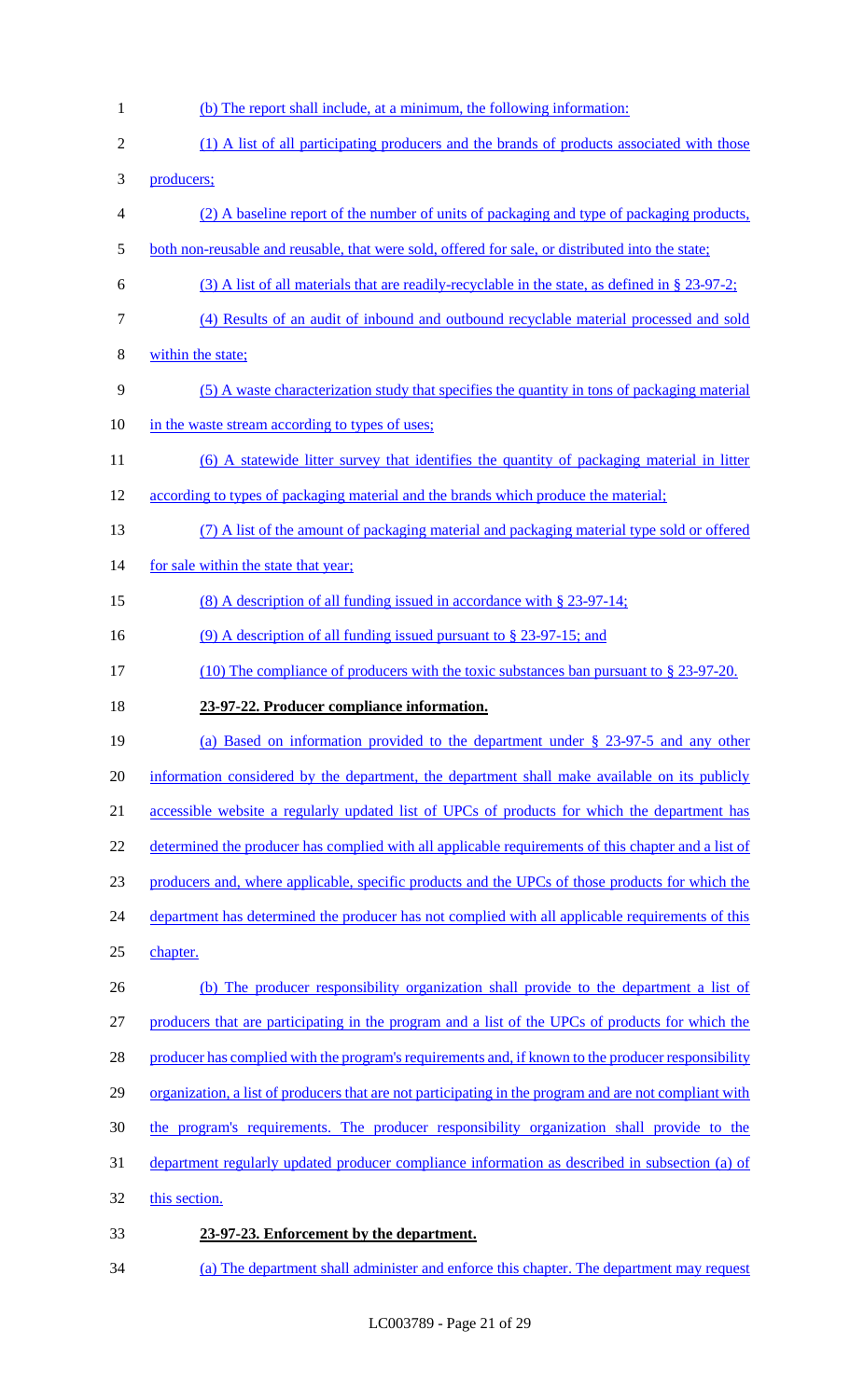| 1              | a certificate of compliance from a producer. A certificate of compliance attests that a producer's        |
|----------------|-----------------------------------------------------------------------------------------------------------|
| $\overline{2}$ | product(s) meets the requirements of this chapter and must be signed by an authorized official of         |
| 3              | the producer. The department shall post any certificate of compliance on its publicly available           |
| 4              | website for public access.                                                                                |
| 5              | (b) The department shall have the authority to investigate the producer responsibility                    |
| 6              | organization for compliance with all provisions of this chapter and may bring an enforcement action       |
| $\tau$         | against the producer responsibility organization for failure to comply with this chapter.                 |
| 8              | (c) The department may bring a civil action in superior court for Providence County to                    |
| 9              | enjoin the sale, distribution, or importation into the state of a packaging material in violation of this |
| 10             | chapter.                                                                                                  |
| 11             | (d) The penalties provided for in this chapter may be recovered in a civil action brought in              |
| 12             | the name of the people of the state by the attorney general. Any funds collected under this section       |
| 13             | in an action in which the attorney general has prevailed shall be deposited into the packaging            |
| 14             | responsibility fund.                                                                                      |
| 15             | 23-97-24. Enforcement by action in superior court.                                                        |
| 16             | (a) The provisions of this chapter may be enforced by means of an action in the superior                  |
| 17             | court for Providence County seeking injunctive relief, a declaratory judgment, a writ of mandamus,        |
| 18             | or any combination thereof. No such action may be commenced without the plaintiff providing               |
| 19             | written notice of the violations of this chapter to defendants at least sixty (60) days prior to filing a |
| 20             | legal action in superior court.                                                                           |
| 21             | (b) All persons shall have standing to commence such enforcement actions.                                 |
| 22             | (c) Reasonable attorneys' fees shall be recoverable by all substantially prevailing plaintiffs            |
| 23             | who seek relief under this section.                                                                       |
| 24             | 23-97-25. Labeling.                                                                                       |
| 25             | (a) Producers must indicate on all packaging material sold, offered for sale, or distributed              |
| 26             | for sale in or into the state either:                                                                     |
| 27             | (1) The percentage of post-consumer recycled material as defined in $\S 23-97-2$ ;                        |
| 28             | (2) Whether the packaging material is readily-recyclable as defined in $\S$ 23-97-2 and how               |
| 29             | to recycle such unit; or                                                                                  |
| 30             | (3) Whether the unit is compostable as defined in § 23-97-2.                                              |
| 31             | (b) These labels shall be in a form deemed appropriate by the department pursuant to the                  |
| 32             | rules and regulations adopted under § 23-97-26.                                                           |
| 33             | (c) All packaging material sold in the state must conform with the uniform labeling system                |
| 34             | within two (2) years of the effective date. Packaging that does not meet the requirements of this         |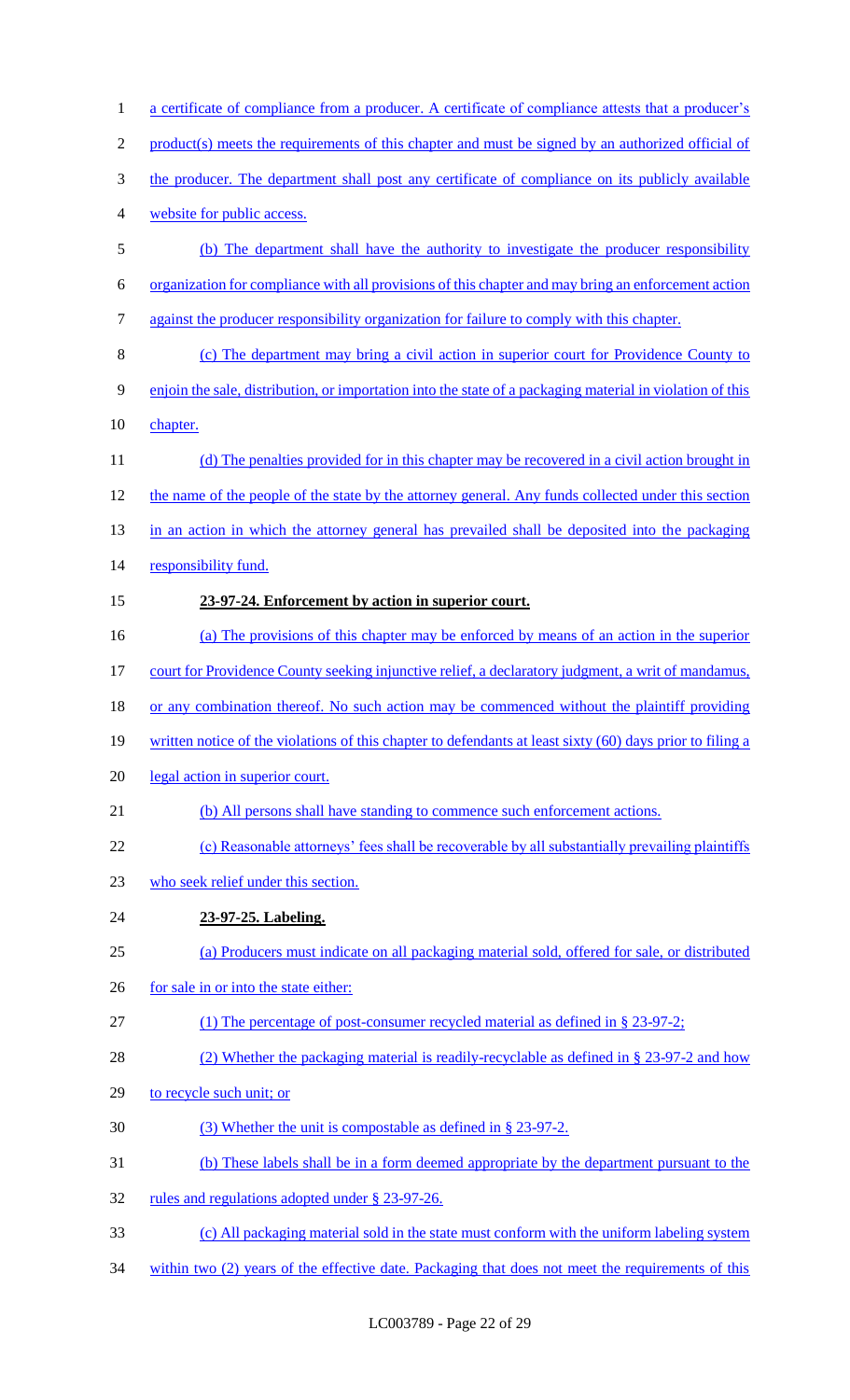1 section may not be sold, offered for sale, or distributed for sale into the state. 2 **23-97-26. Rulemaking.**  3 (a) The department shall promulgate rules and regulations pursuant to chapter 35 of title 4 42 ("administrative procedures") as necessary to implement, administer, and enforce this chapter. 5 All rules and regulations promulgated pursuant to this section shall be enacted no later than one 6 year after the effective date of this chapter. 7 (b) As part of the promulgation of rules and regulations the department shall solicit input 8 from interested parties in the development of any draft rules and regulations to implement this 9 chapter, solicit public comment on the draft rules and regulations for a period of at least thirty (30) 10 days, pursuant to § 42-35-2.8, and hold a public hearing on the draft rules and regulations. 11 (c) The rules and regulations adopted by the department pursuant to this section must 12 include, at a minimum: 13 (1) A process for contracting with the producer responsibility organization pursuant to the 14 requirements of § 23-97-6; 15 (2) A process for annually determining a schedule of producer fees in accordance with the 16 requirements of § 23-97-10, which must include, but is not limited to, provisions regarding the 17 timing of producer fees and the timing of and information required to be provided in the annual 18 producer report; 19 (i) The fee schedule adopted under this section must provide for a flat fee option to be 20 assessed on a tiered basis such that a low-volume producer is required to pay no more than five 21 hundred dollars (\$500) per ton of packaging, and no more than seven thousand five hundred dollars 22 (\$7,500) in total annual fees to the producer stewardship organization under this chapter; 23 (ii) For producers other than low-volume producers, the fee schedule adopted under this 24 section must be based on the most recent needs assessment, and shall include, at a minimum, the 25 net cost of curbside collection, commercial collection, or transfer station operation, on-site 26 processing cost for each readily-recyclable packaging types, management cost of non-readily-27 recyclable packaging, transportation cost for each type of packaging material, and any other cost 28 factors determined by the department; 29 (iii) For producers other than low-volume producers, the fee schedule adopted under this 30 section must delineate criteria to be used to adjust producer fees in a manner that complies with § 31 23-97-6; 32 (3) A provision requiring that a producer provide as part of the annual producer reporting 33 under § 23-97-8, all information necessary for the determination of the producer's fee obligation 34 and the determination of the producer's compliance with respect to this chapter;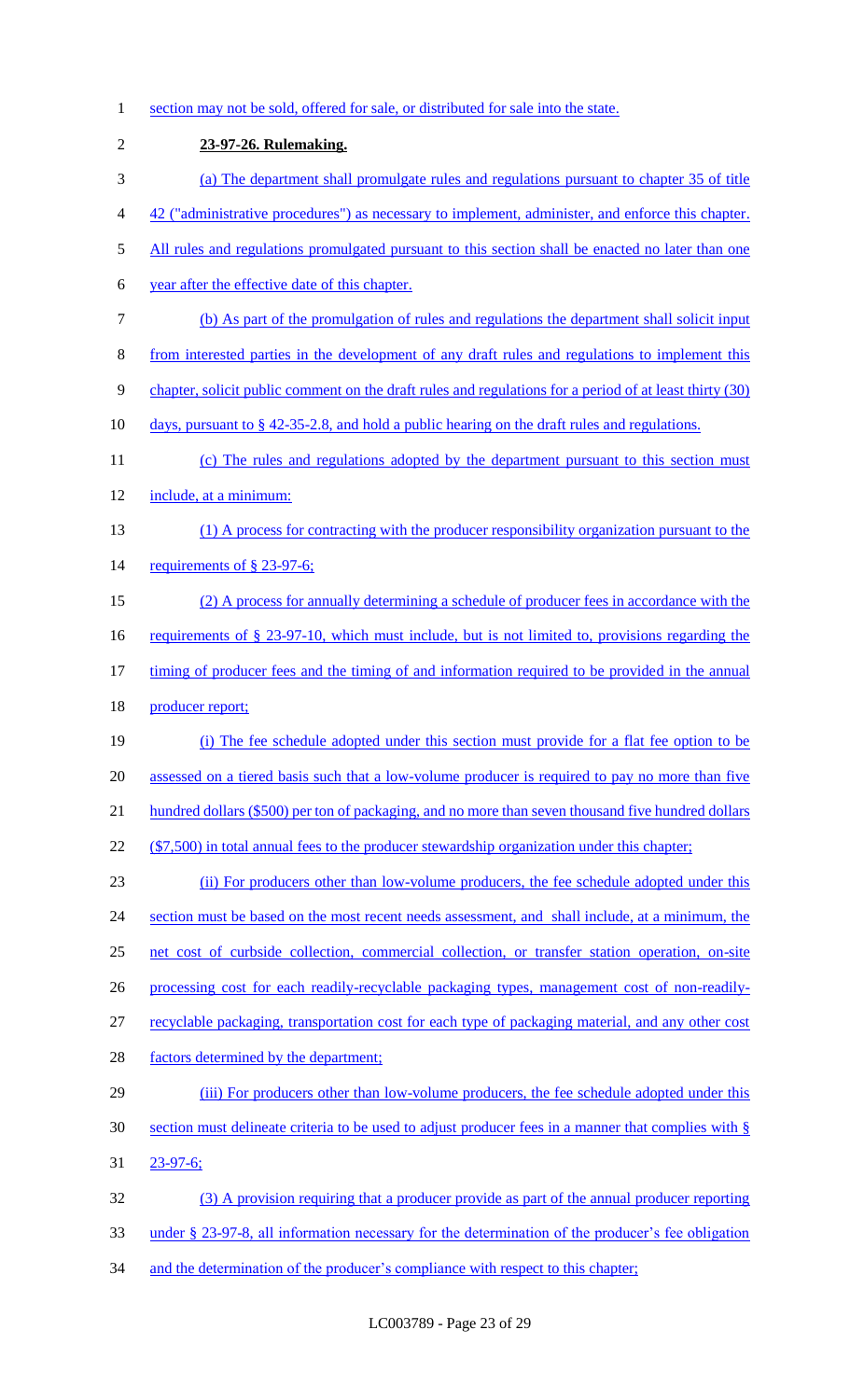1 (i) For producers other than low-volume producers, the rule or regulation must require the 2 producer to provide a description of the methods it used to determine the amount reported for each 3 type of packaging material associated with its products, a description of the characteristics of each 4 type of packaging material that are relevant to the eco-modulating factors in § 23-97-10, and a list 5 of the producer's brands and the UPCs of the products associated with each type of packaging 6 material; 7 (ii) For low-volume producers, the rule or regulation must require the reporting of only the 8 information necessary for a calculation of the flat fee described in subsection (a) of this section and 9 a determination of the producer's compliance with the requirements of this section; 10 (iii) The rule or regulation must authorize a producer that is unable to fully satisfy the 11 reporting requirements due to a failure to obtain sufficient information regarding the characteristics 12 of the packaging of the producer's products that are sold, offered for sale, or distributed for sale in 13 or into the state to alternatively report to the producer responsibility organization an estimate of the 14 total amount of that packaging based on unit quantities as long as such alternative reporting includes 15 a description of methods used by the producer to calculate the estimate; 16 (4) A process for determining on an annual basis those types of packaging materials that 17 are readily-recyclable, as defined in § 23-97-2, which must involve consultation with the producer 18 responsibility organization and recycling establishments and must include a transitional period 19 between the time that the type of packaging material is determined to be recyclable or to not be 20 recyclable and the time that such determination will be in effect for the purposes of calculating 21 producer fees; 22 (5) Requirements for the assessment of program performance, including: 23 (i) The non-reusable packaging reduction requirements of § 23-97-17; 24 (ii) The reuse and refill system requirements of § 23-97-18; 25 (iii) The recycling or post-consumer recycled material requirements of § 23-97-19; 26 (iv) The toxic substances in packaging requirements of § 23-97-20; 27 (v) The labeling requirements of § 23-97-25; 28 (vi) Setting program goals used to inform the producer fee schedule determined pursuant 29 to § 23-97-10; and 30 (vii) Material-specific recycling rates for each type of packaging material for which a fee 31 has been set pursuant to § 23-97-10. The material specific recycling rate goals shall reflect the 32 following recycling standards: 33 (A) Sorted glass is considered recycled if it does not require further processing before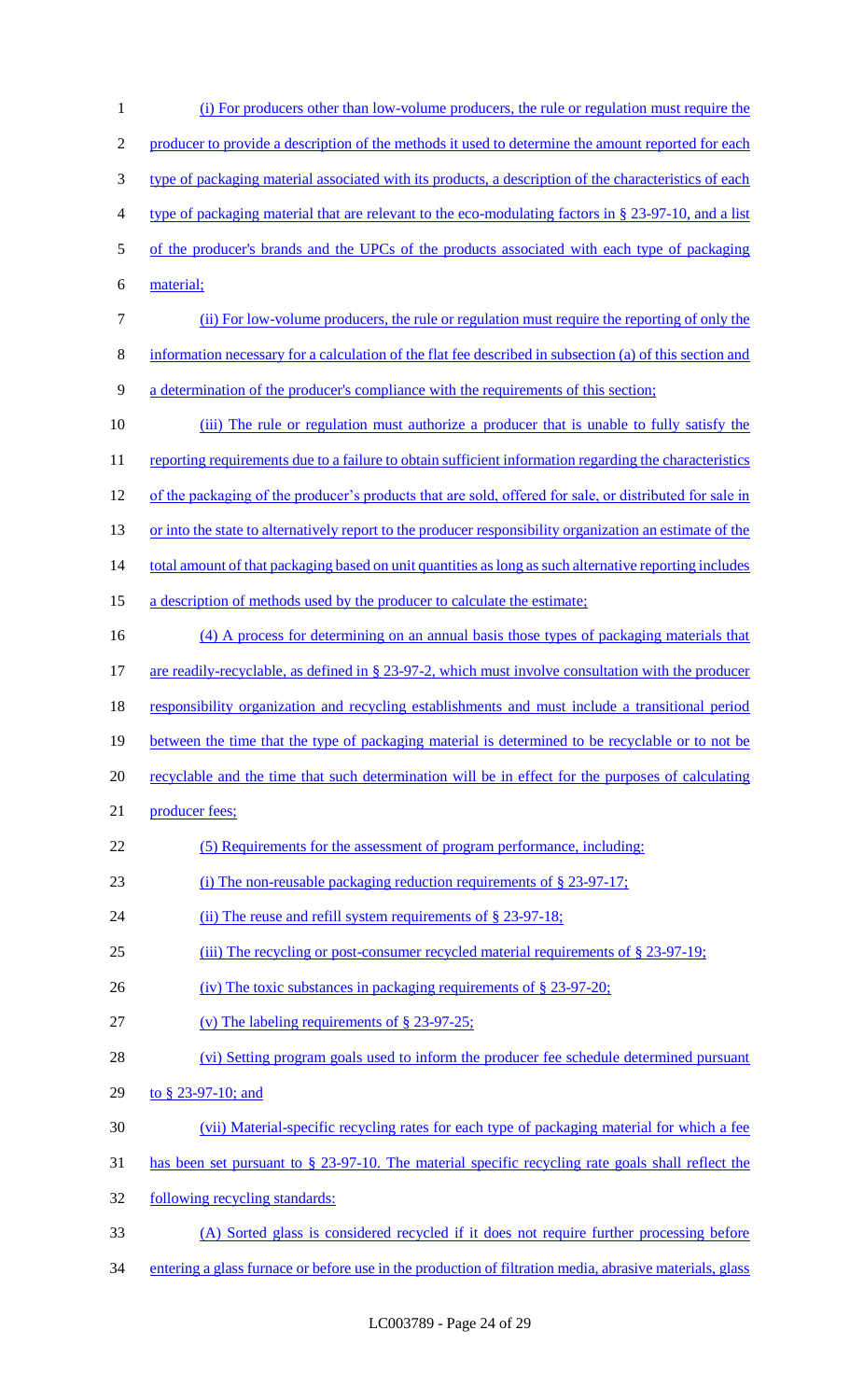- fiber insulation or construction;
- (B) Sorted metal is considered recycled if it does not require further processing before
- entering a melter or furnace;
- (C) Sorted paper is considered recycled if it does not require further processing before entering a pulping operation;
- (D) Plastic separated by polymer is considered recycled if it does not require further
- processing before entering a pelletization, extrusion, or molding operation, or in the case of plastic
- flakes, does not require further processing before use in a final product;
- (6) Requirements for the producer responsibility organization to conduct representative
- audits of recyclable material process and sold by facilities that process recyclable material
- 11 generated in the state, of municipal solid waste disposed of in the state, and waste littered in the
- 12 state, which must include, at minimum:
- (i) Provisions regarding the sampling techniques to be used in those audits, which must
- 14 include random sampling; and
- 15 (ii) For audits of recyclable materials, provisions regarding:
- 16 (A) How those audits must be designed to collect information regarding the extent to which recycled material processed and sold by those facilities reflects the ton of each type of packaging 18 material collected in the state for recycling and the tonnage of each type of packaging material recycled in the state, as well as the ultimate designation of and intended use for that recycled
- material;
- (B) How those audits must be designed so that information collected through the audit of one facility will not be used to infer information about a different facility that uses different processing equipment, different sorting processes, or different staffing levels to conduct processing;
- (C) For audits of municipal solid waste, provisions regarding how the audits will be 26 designed to collect information regarding the types and amount, by weight, of packaging in the waste stream and the percentage by weight of the waste stream that is composed of packaging; and (D) For audits of waste littered in the state, provisions regarding how the audits will be 29 designed to collect information regarding the packaging material type by amount, weight, in sampled litter, identification of the producer(s) of the packaging in sampled litter, if identifiable,
- and an evaluation based on those audits regarding the areas of the state in which litter accumulation
- is greatest;
- (7) A schedule by which the producer responsibility organization must annually report to 34 the department pursuant to § 23-97-8;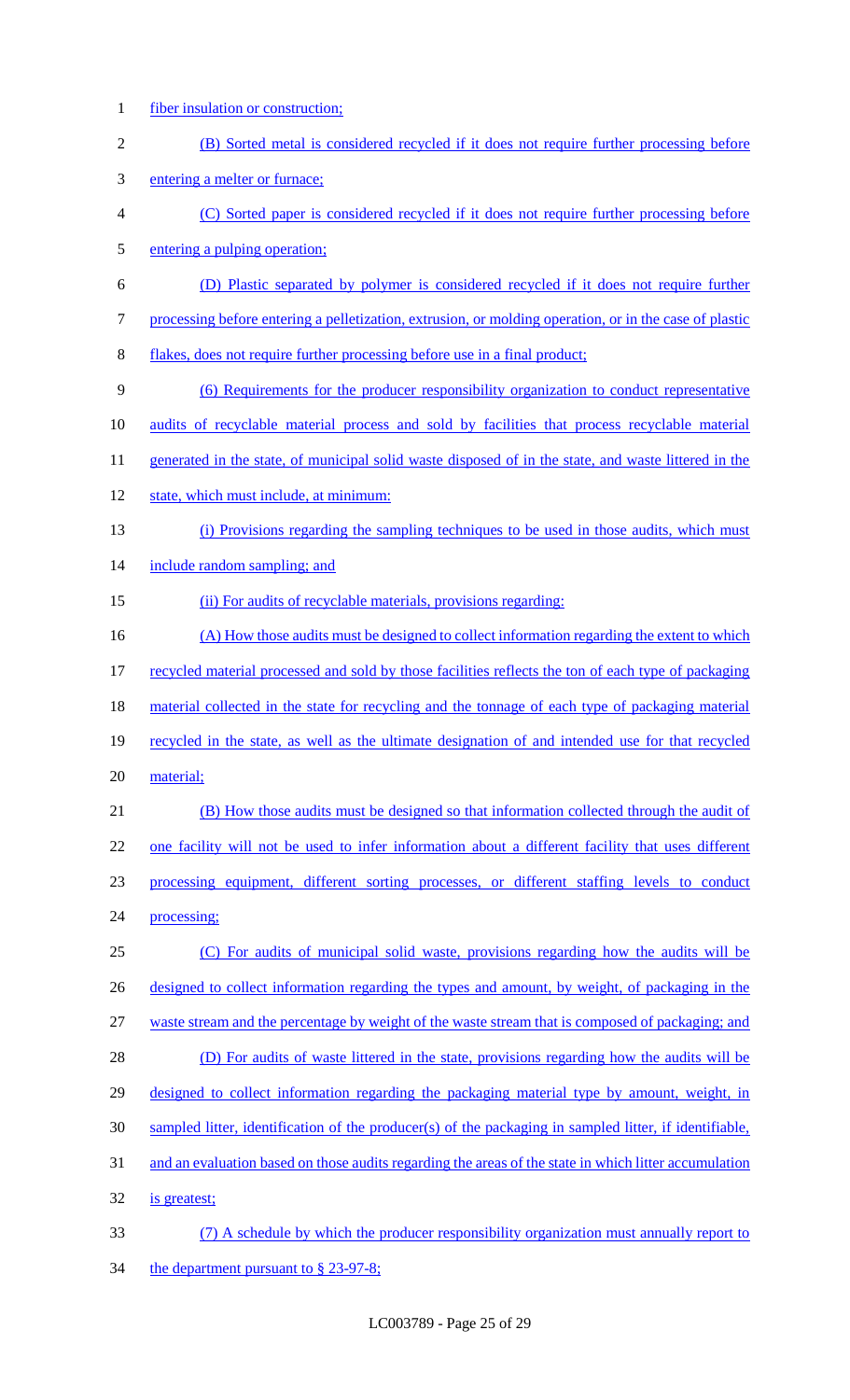| $\mathbf{1}$   | (8) A process by which the producer responsibility organization shall develop and submit             |
|----------------|------------------------------------------------------------------------------------------------------|
| $\overline{2}$ | to the department for review and a process by which the department shall review and approve or       |
| 3              | deny:                                                                                                |
| $\overline{4}$ | (i) A proposed investment in recycling infrastructure and education pursuant to $\S$ 23-97-          |
| 5              | 14; and                                                                                              |
| 6              | (ii) A proposed investment in reusable or refillable infrastructure and education pursuant           |
| $\overline{7}$ | to $\S$ 23-97-15. The process must set forth the manner in which the producer responsibility         |
| $8\,$          | organization is required to solicit and incorporate input in the development of proposed investments |
| 9              | from producers, recycling establishments and municipalities;                                         |
| 10             | (9) A process for soliciting information necessary for, and a process for rendering a                |
| 11             | determination regarding:                                                                             |
| 12             | (i) A producer's compliance with the non-reusable packaging reduction requirements of $\S$           |
| 13             | $23 - 97 - 17$ ;                                                                                     |
| 14             | (ii) A producer's compliance with the reuse and refill system requirements of $\S$ 23-97-18;         |
| 15             | (iii) A producer's compliance with the recycling or post-consumer recycled material                  |
| 16             | requirements of $\S$ 23-97-19;                                                                       |
| 17             | (iv) A producer's compliance with the toxic substances in packaging requirements of $\S$ 23-         |
| 18             | 97-20; and                                                                                           |
|                |                                                                                                      |
| 19             | (v) A producer's compliance with the labeling requirements of $\S$ 23-97-25;                         |
| 20             | (10) A process for determining how the producer responsibility organization will distribute          |
| 21             | funds to municipalities, or where appropriate, political subdivisions, and Native American tribes,   |
| 22             | pursuant to $\S$ 23-97-16;                                                                           |
| 23             | (11) A process for determining changes to the percentages of authorized expenditures                 |
| 24             | under the packaging responsibility fund, pursuant to $\S 23-97-12$ ;                                 |
| 25             | (12) A process for establishing penalties for all violations of the requirements of this             |
| 26             | chapter. This includes, but is not limited to, penalties for violating:                              |
| 27             | (i) A producer's compliance with the requirements of $\S$ 23-97-5;                                   |
| 28             | (ii) The producer responsibility organization's compliance with $\S$ 23-97-7, 23-97-8 and            |
| 29             | $23 - 97 - 12$ ;                                                                                     |
| 30             | (iii) A producer's compliance with the non-reusable packaging reduction requirements of              |
| 31             | $§$ 23-97-17;                                                                                        |
| 32             | (iv) A producer's compliance with the reuse and refill system requirements of $\S$ 23-97-18;         |
| 33             | (v) A producer's compliance with the recycling or post-consumer recycled material                    |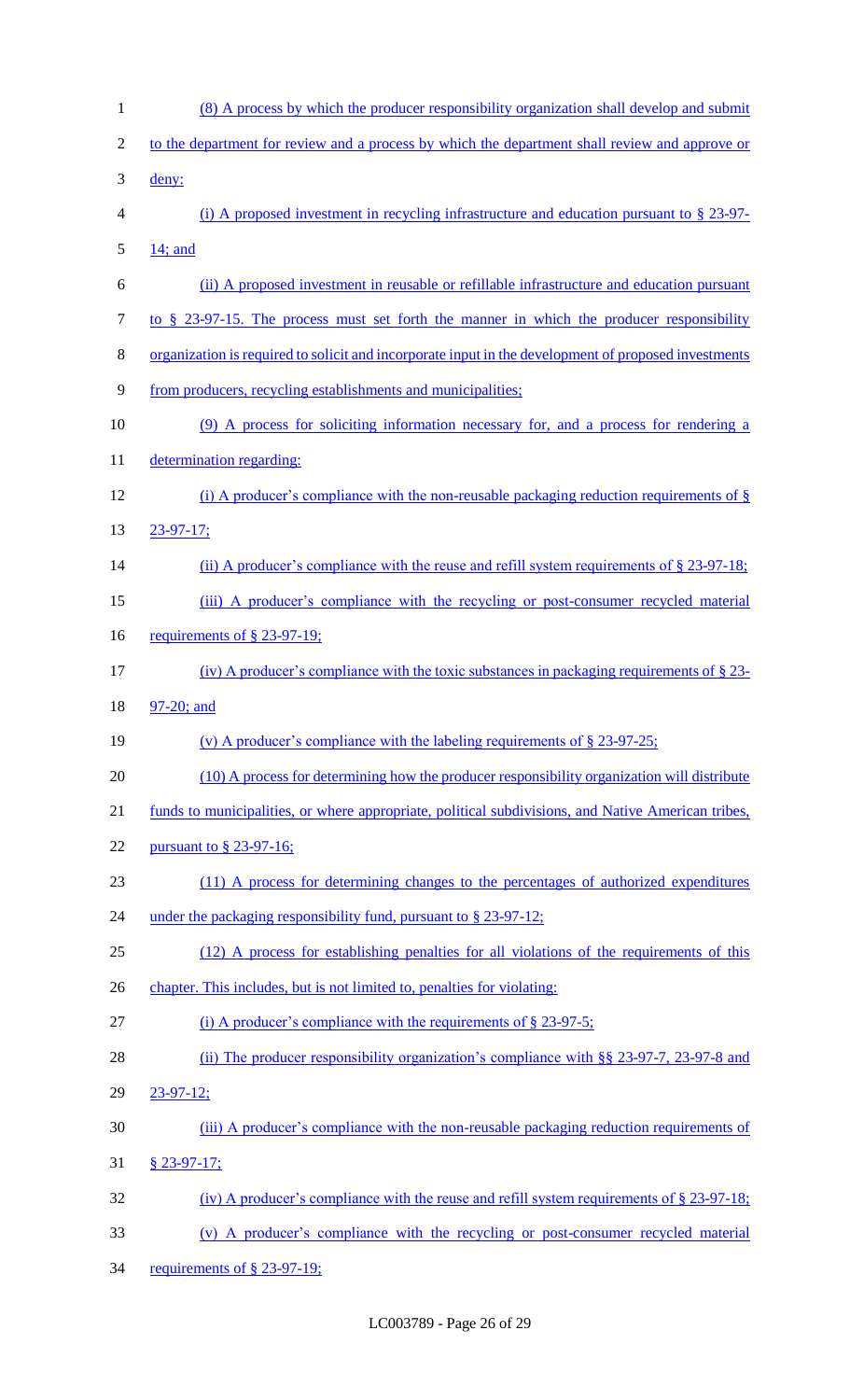(vi) A producer's compliance with the toxic substances in packaging requirements of § 23- 97-20; and 3 (vii) A producer's compliance with the labeling requirements of § 23-97-25; (13) A process for determining new toxic substances in packaging pursuant to § 23-97-20; (14) A process for determining the appropriate format packaging labels as required by § 23-97-25; (15) A process for how the producer responsibility organization shall manage the packaging responsibility fund pursuant to § 23-97-12; (16) A process for determining whether information is proprietary information and 10 therefore must be handled as confidential information pursuant to § 23-97-28; 11 (17) A process for determining the minimum number of reuse or refill cycles required for each type of packaging material to be considered reusable or refillable, as defined by § 23-97-2, 13 <u>pursuant to § 23-97-18; and</u> 14 (18) A process by which a producer can assert a claim of confidential business information, pursuant to § 23-97-28, which must include, at a minimum, the following criteria for determining 16 whether information rises to the level of confidential business information: (i) The extent to which the information is known by employees or others involved within 18 the facility or business of the person, and whether or not those individuals are bound by non-19 disclosure agreements; (ii) The extent to which the information is known outside of the facility or business of the person, and whether or not individuals with such knowledge are bound by non-disclosure agreements; (iii) The measures taken to restrict access to and safeguard the information, and whether or 24 not the person plans to continue utilizing such measures; (iv) The estimated value of the information to the individual and that individual's competitors; (v) The estimated amount of effort and/or money expended by the individual in developing 28 the information; (vi) The estimated ease or difficulty with which the information can be properly acquired or duplicated by others, an explanation of why the information is not readily discoverable through other means, such as, market research, other regulatory reporting and publicly accessible reports to shareholders; and (vii) A description of the nature and extent of harm that could be caused if the information were made public, including an explanation of the causal relationship between disclosure and the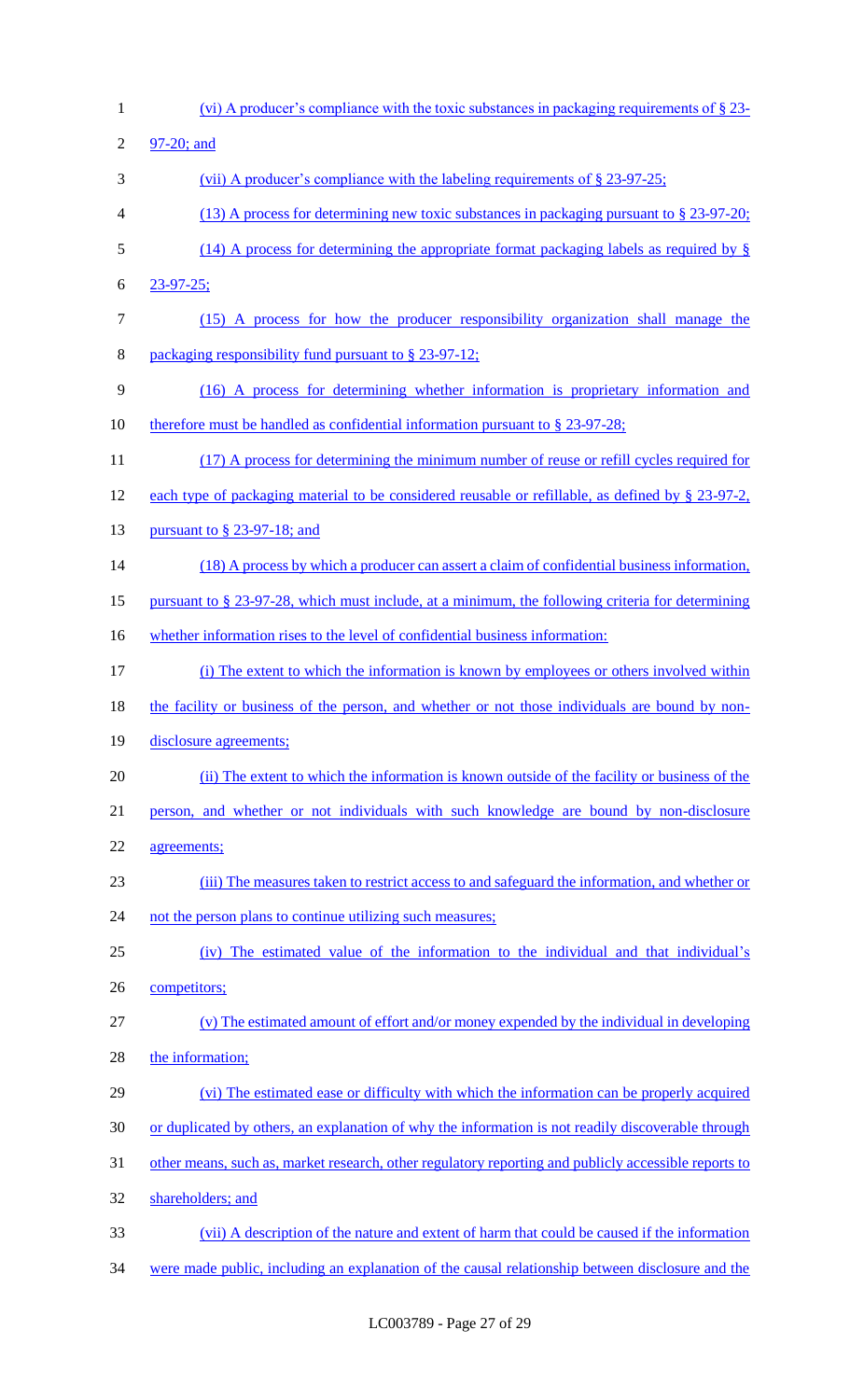### 1 harmful effects claimed.

# 2 **23-97-27. Penalties.**  3 (a) The penalties adopted by the department to implement, administer, and enforce this 4 chapter may be recovered by the department in a civil action brought in the name of the people of 5 the state by the attorney general, or through the enforcement provisions of § 23-97-24. 6 (b) Any funds collected under this chapter shall be deposited into the packaging 7 responsibility fund, except that a portion of the funds collected by either the office of the attorney 8 general or through the civil enforcement provisions can be used to offset the cost of the enforcement 9 action. The department shall include a process for determining the apportionment of any funds so 10 collected, within the departments' rules and regulations 11 **23-97-28. Confidential business information.**  12 Confidential business information submitted to the department pursuant to the 13 requirements of this chapter, or the rules and regulations adopted pursuant to § 23-97-26 and 14 chapter 35 of title 42, that is identified by the submitter as proprietary information that is 15 confidential and substantiated by the submitter in accordance with the rules and regulations adopted 16 pursuant to § 23-97-26 and chapter 35 of title 42, must be handled by the department and the 17 producer responsibility organization in the same manner as confidential information is handled. 18 SECTION 2. This act shall take effect upon passage.

======== LC003789 ========